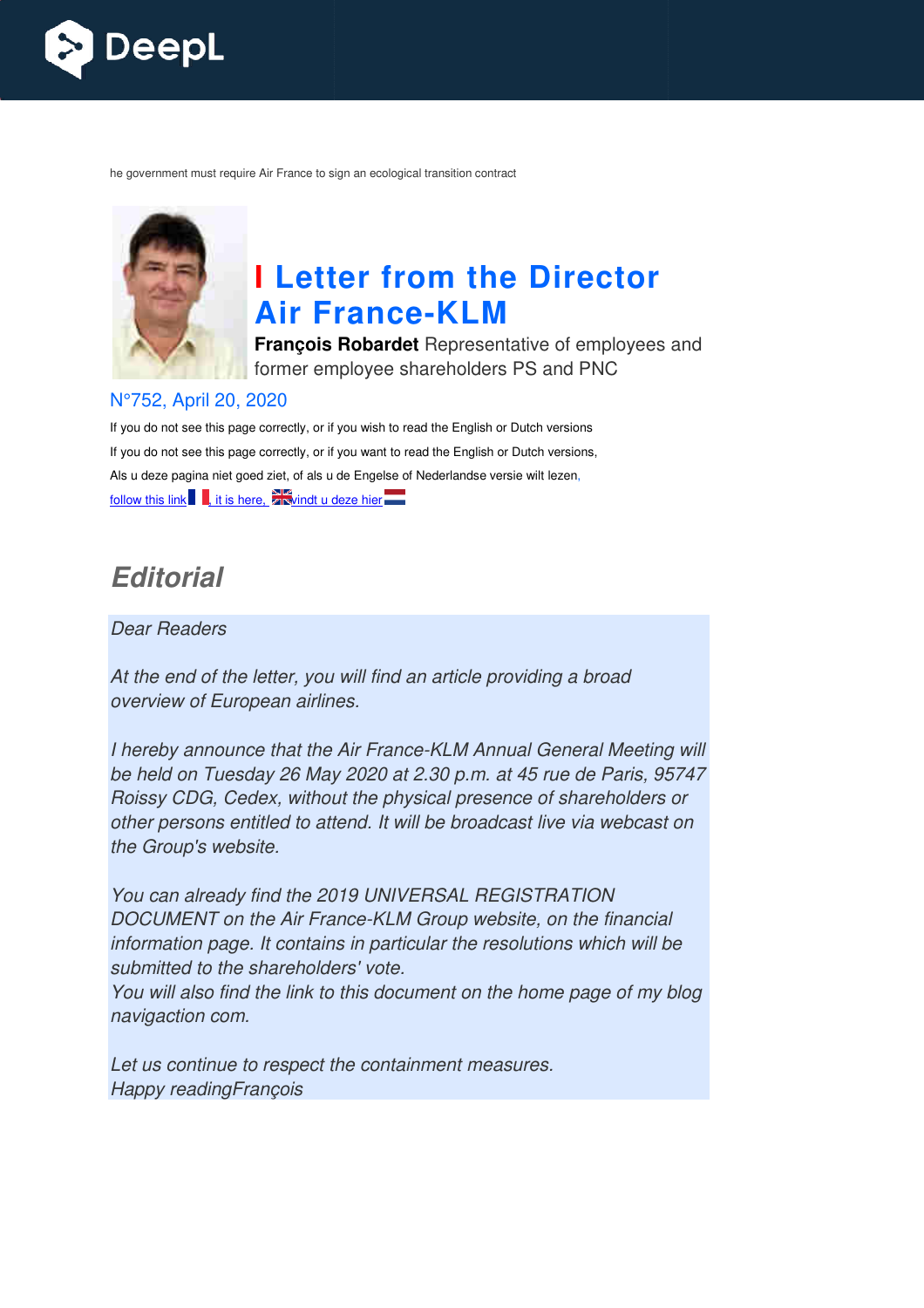## *Monday's Press Review*

#### **> The government must require Air France to sign an ecological transition contract**

(source Le journal du dimanche) 17 April - INTERVIEW - **MEP Pascal Canfin (**Renew), **chairman of the European Parliament's Environment Committee, believes that the French state must take environmental guarantees before providing financial aid to large groups in difficulty, notably Air France**. He believes it is essential to "sign an ecological transition contract" with the airline, as the draft amending finance bill is being debated in the National Assembly on Friday. (...)

#### Should the State save Air France, which is in great difficulty in the face of the crisis?

Obviously, **we must save Air France,** which is a structuring company in terms of sovereignty. On the other hand, we must not repeat the mistakes made in 2009, when we saved companies during the financial crisis without reorienting their economic model towards a trajectory compatible with the fight against climate change. It is important for **the government to** say that it will put the necessary money on the table to save Air France, but at the same time it **must announce that it will require the company to sign an ecological transition contract that will detail how Air France is going to change its economic model to make it compatible with the commitments of the European Green Deal, the Paris Agreement and carbon neutrality**. (...)

How do you imagine such a contract?

This ecological transition contract will have to reflect the alignment of the companies' strategy with carbon neutrality. **In the case of Air France, this involves, for example, restructuring of routes, investment in alternative fuels and electric aircraft, mainly for short-haul flights, quality carbon offsetting, and ultimately support for higher taxation on air transport.** Because the great paradox is that air transport pays very little tax but is going to be a very large consumer of public expenditure. It is therefore unimaginable that this sector will continue to be a kind of stowaway that refuses to pay taxes but comes to ask for taxpayers' money when it needs it. (...)

We must not think in terms of constraints but rather in terms of innovation that will give a lead. This is what we expect from Air France, but also from Airbus. Airlines depend on manufacturers from a technological point of view, and airline manufacturers from a market and demand point of view. **In the ecological transition contract, Air**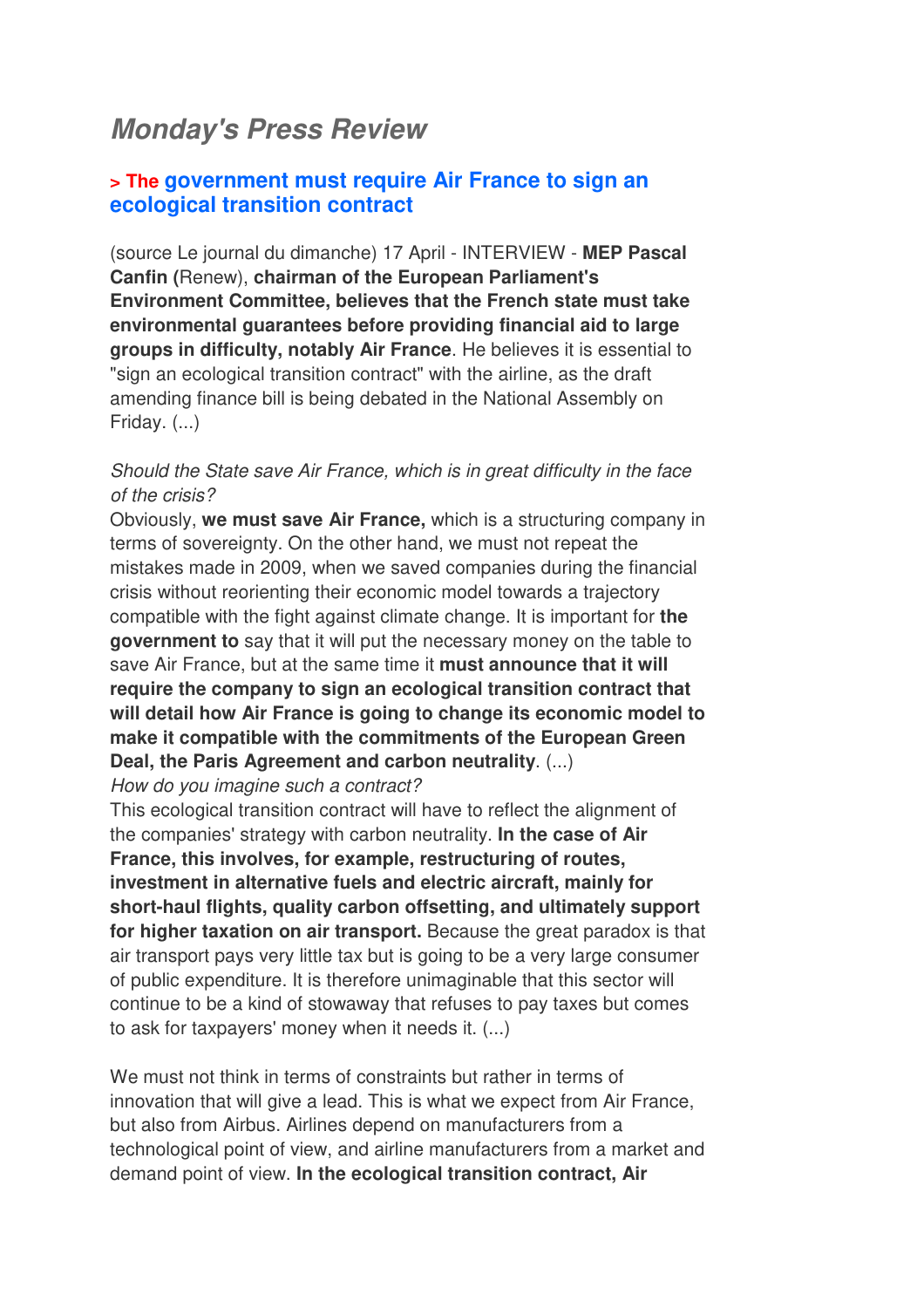#### **France must undertake to finance research and, once on the market, to buy carbon-free aircraft. This will give Airbus a guarantee on its orders**.

Can we imagine such an agreement outside the European framework? The question arises in exactly the same terms in other European countries whose airlines need public support. So this is obviously a European issue. The Commission must produce a reference framework that will guide States in their public shareholdings in companies that have a particularly strong impact on the climate: energy, the automobile and aviation sectors, to put it simply. (...)

*My comment: In* order to contribute to the fight against global warming, the implementation of an ecological transition contract seems legitimate. But above all, it must be realistic. Several of the proposals made by the MEP are questionable.

First of all, asking for investment in electric short-haul aircraft is inadmissible. I have had the opportunity to talk to specialists, be they engine manufacturers, aircraft manufacturers or scientists. They are unanimous: it will be impossible to fly an electric aircraft with more than 10 or 15 seats.

Secondly, with regard to alternative fuels, there are solutions, but they have a major drawback: the cost of these fuels will be two to three times higher than the cost of kerosene. The investments required for the mass production of these fuels are significant; manufacturers will only agree to invest if they are sure that they can sell their production. It will therefore be up to the States to set binding standards of use for all the world's airlines, unless European airlines are penalised.

Finally, claiming that energy, the automobile and aviation sectors have the greatest impact on the climate shows a lack of understanding of the subject. The Internet and maritime transport are also major consumers of energy.

The airlines are willing to do their part, as evidenced by the commitments made in the international CORSIA programme. But each of the sectors of activity responsible for global warming must make its contribution.

#### **> KLM still bores MPs with tax evasion by KLM pilots**

(source NOS, translated with Deepl) 18 April - **After the astonishment caused by the planned increase in the bonus of Pieter Elbers, the**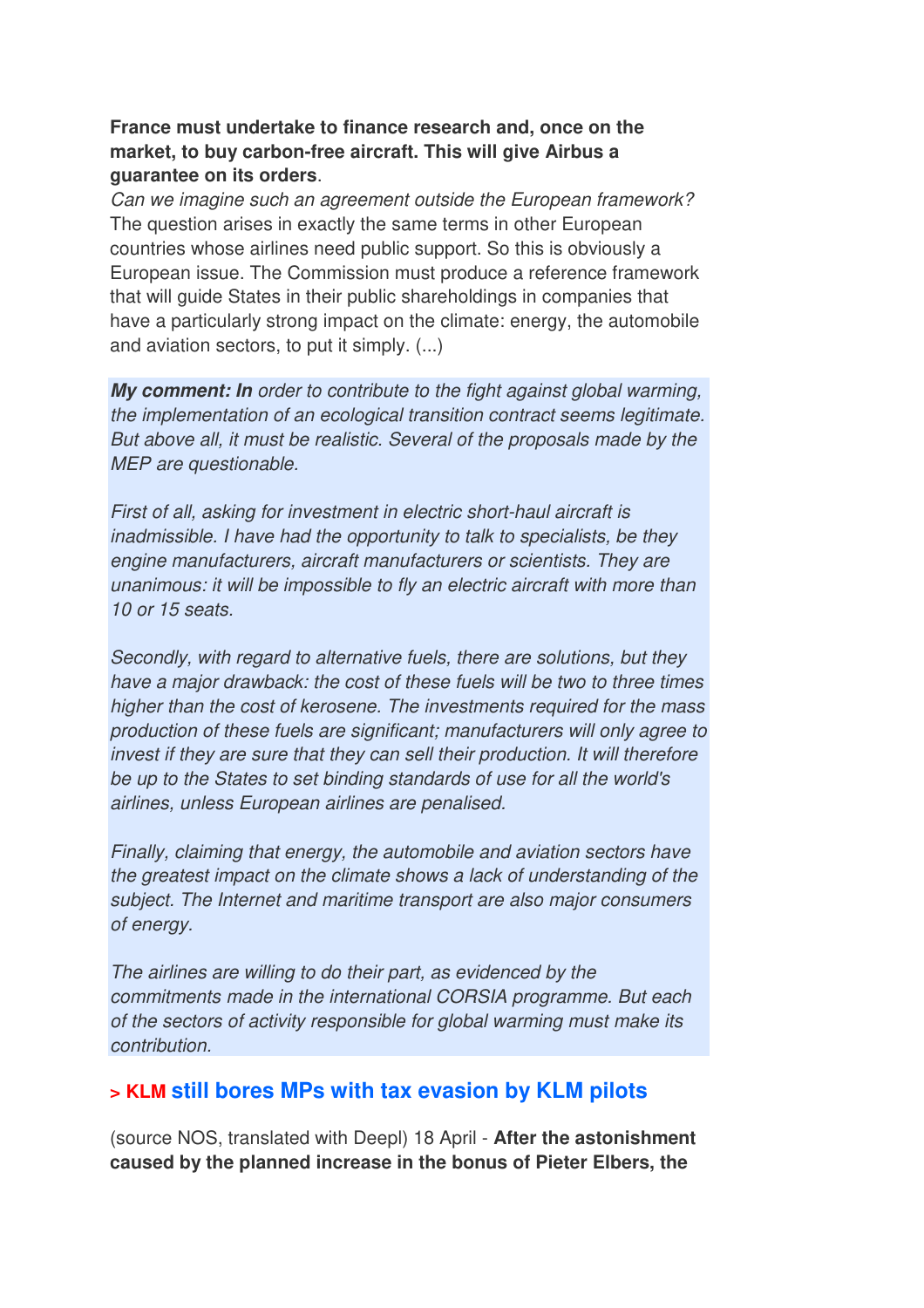#### **CEO of KLM, MPs are now very annoyed by KLM pilots who do not pay taxes in the Netherlands**. (...)

 Surveys by Nieuwsuur show that about one in ten KLM pilots (350 out of the 'more than three thousand' according to KLM) live abroad. This can be very advantageous for their tax returns. (...)

 Members of the Dutch Labour Party (PvdA), the Socialist Party (SP) and the Dutch Labour Party (PvdD) believe that the cabinet should in any case hold the airline to account. Especially now that Minister Hoekstra is negotiating behind the scenes billions in state aid for the company, which is in crisis because of the coronavirus. **Even though pilots are allowed to do this according to the law and KLM is allowed to facilitate the practice, politicians do not find this morally acceptable.** 

#### Today, **KLM cancelled the plan to pay a higher bonus to CEO Pieter Elbers**. (...)

 The members of the House of Representatives would in any case like to impose conditions on any state aid to KLM. The issue of the pilots will be one of the many topics for discussion, but not the most important. **Some politicians are** also **demanding from KLM the sustainability or return of temporary workers who have been dismissed, in exchange for support**. (...)

 The House of Representatives considers it inconceivable that pilots live abroad and thus avoid paying taxes. (...)

**Imposing conditions on KLM is exactly what the government will do, says Minister Hoekstra**. "On the one hand, I think it is true that companies that are really vital to the Dutch economy can come to us for help, measures and support. But the other side of the coin is that this has to be done in a way that is fair and reasonable to the taxpayer". (...)

*My comment:* The management of the Air France-KLM group and Air France, as well as the members of the Board of Directors, have for some weeks now undertaken to reduce their remuneration in the same proportions as employees. The alignment of KLM's CEO with this decision has made it possible to put an end to the controversy that had arisen in the Netherlands following the announcement of a plan to increase his variable part.

More importantly, support for KLM is the subject of heated discussions in the House of Representatives (the equivalent of the National Assembly in France). The Dutch government is a coalition government; it has to deal with parties that have differing views on the conditions accompanying the plan to support their national company.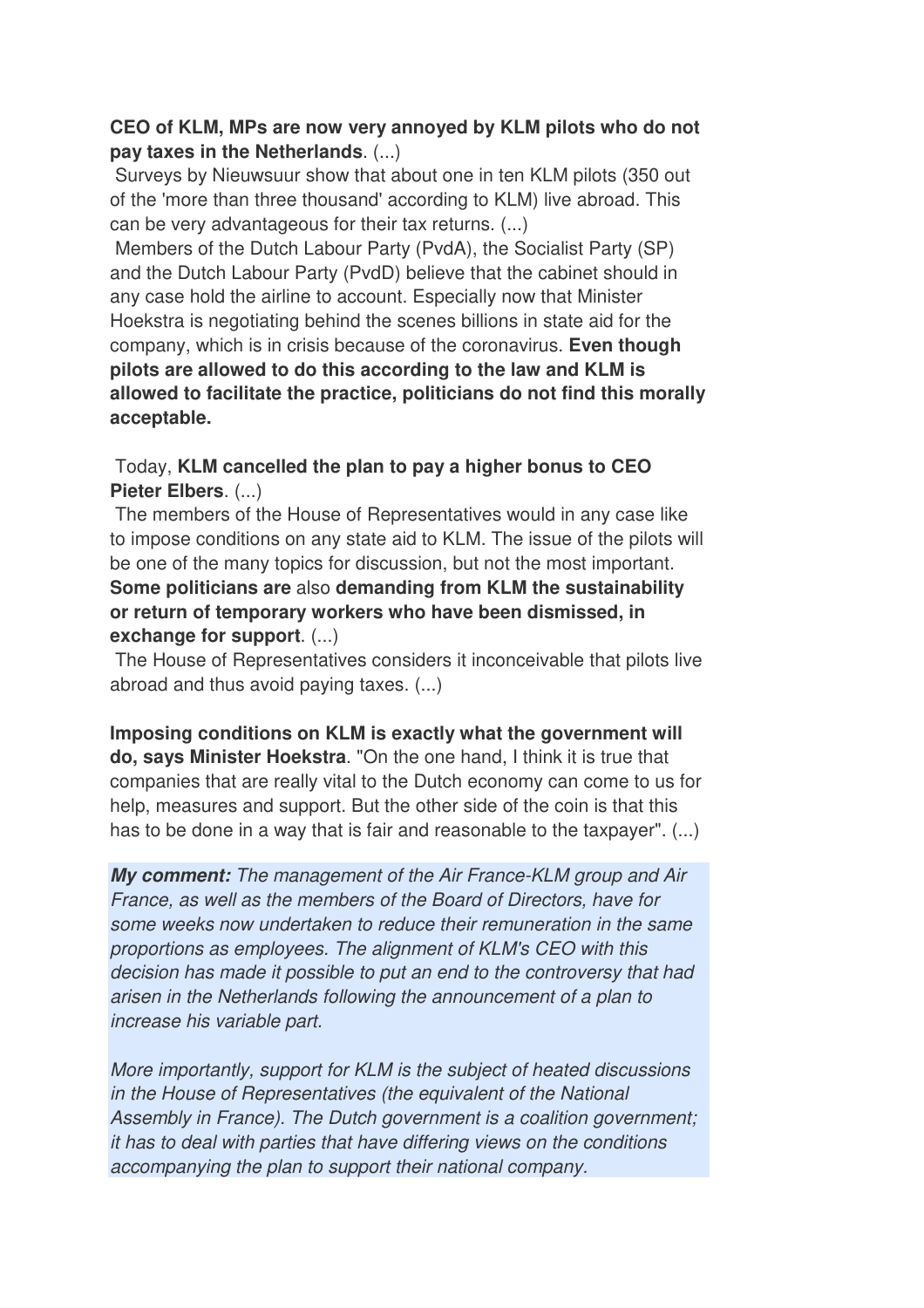The outcome of the debates will be closely observed by French decision-makers. Too great a disparity in the conditions imposed by the two states could be a source of tension within the Air France-KLM group. Furthermore, it would seem judicious for these conditions to be close to those imposed on the main European competitors so as not to distort competition.

#### **> Air France plans to operate 30% of its flights from July onwards**

(source BFM TV) 18 April - **Air France is working on a scenario for a very gradual resumption of its activities**. From Monday 11 May, the national airline will first of all increase the number of flights between Paris and the three French airports which it continues to serve in spite of the confinement: Nice, Toulouse and Marseille.

 Other French cities should once again be served from the capital. Other French cities are expected to be served from the capital again. But it is above all from July onwards that the airline intends to move up a gear. **According to our information, its flight schedule, which is currently limited to less than 5% of its capacity, is to be increased to 30%. A scenario that presupposes the reopening of certain borders, both inside and outside the European Union.** 

 Today, Air France provides a minimum level of service in Europe with some fifteen European destinations with a few flights a week. Outside the EU, a very small part of its long-haul fleet continues to connect Paris to a few major cities (New York, Los Angeles, Montreal, Mexico City, Rio de Janeiro, Sao Paulo and Tokyo) as well as three cities in its African network (Dakar, Cotonou and Abidjan). A programme that allows the French to continue to repatriate.

Air France has also maintained a territorial continuity programme between mainland France and its overseas territories (Cayenne, Fortde-France, Pointe-à-Pitre and Saint-Denis de La Réunion). Although load factors are very low, freight transport remains at high levels. **As a result of the closure of Orly airport at the end of March, all its flights to and from Paris are now operated from or to Roissy-Charles de Gaulle**. (...)

*My comment:* The government's latest announcements do not inspire optimism for the resumption of long-haul flights. When the resumption of short-haul flights does occur, it will be very gradual. The question will then arise as to when Orly airport will reopen.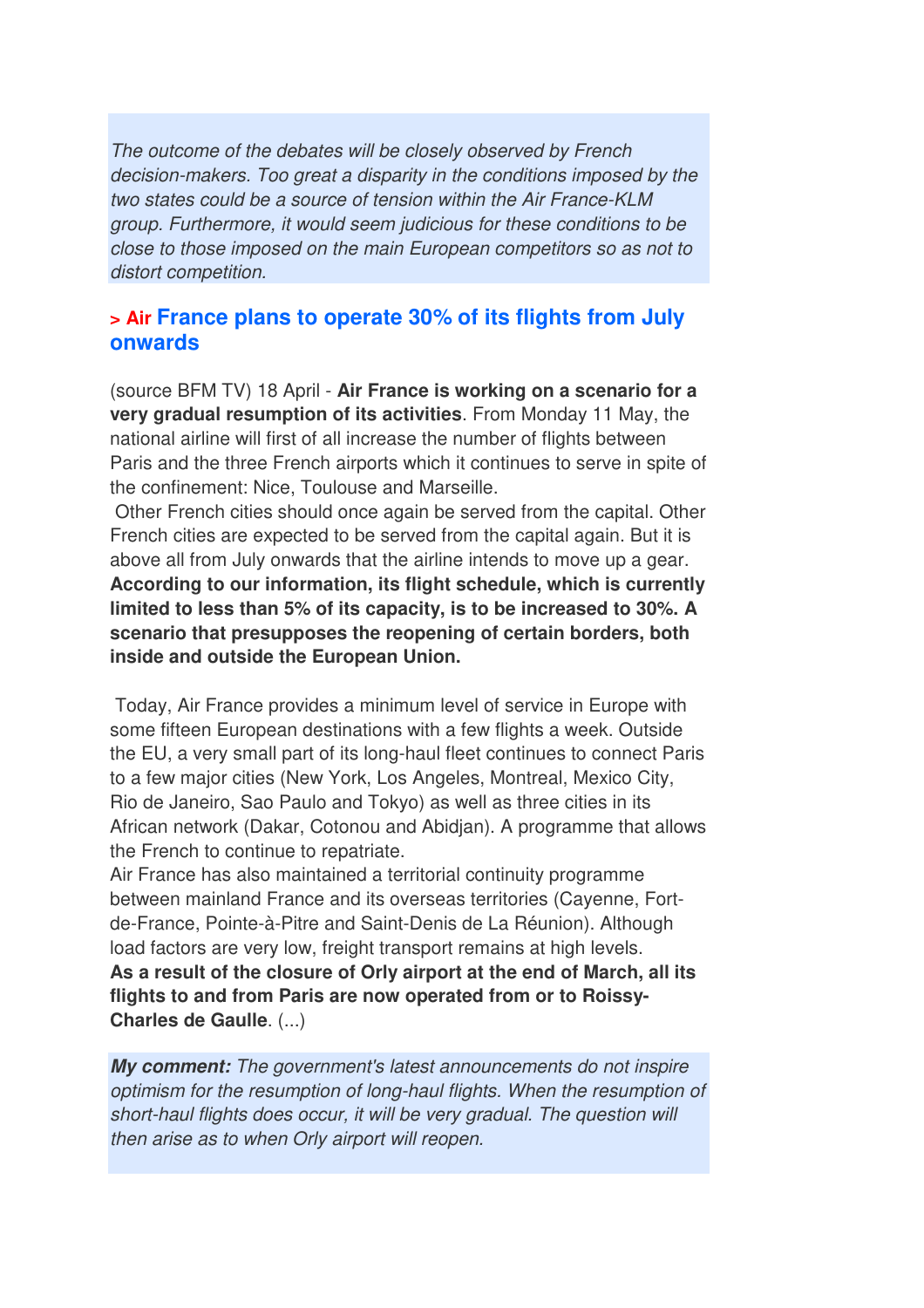Will it be wise to reopen Orly for a few flights? While the director of Orly airport hopes for a reopening at the end of June, others recommend waiting until activity has risen "significantly". In which case, the flights usually operated from Orly would be deported to Roissy for a few weeks or even months.

### **> How Air France organizes the maintenance of its grounded aircraft**

(source Europe1) 16 April - Air traffic has been at a virtual standstill since the start of containment due to coronavirus. Air France-KLM now only operates a few commercial flights (5% of normal traffic), notably for the repatriation of French citizens from abroad and then cargo flights to transport medical equipment. **Around 180 machines out of 224 have been shut down**. The airstrips have become car parks. In the meantime, even if the resumption of normal activity is still a long way off, the French aircraft manufacturer is preparing its planes. **Unusual maintenance operations are set up.** 

**More than 120 aircraft are grounded at Roissy Charles de Gaulle airport, with** the rest divided between Orly and Toulouse," explains Géry Mortreux, Air France-KLM Deputy CEO in charge of maintenance. Its main mission: to protect aircraft that never stay idle for so long. "To protect the **aircraft from various phenomena, corrosion and the appearance of bacteria in the fuel**. For example, to protect the probe systems used by the pilots by applying protections on them to prevent insects from making their nests and, when operations are resumed, disturbing the information for the pilots".

Other essential operations: **moving the plane, starting the engine, but also ensuring that the wheels remain operational**. "We have to make the wheels turn, so either we move the plane, but that's not always possible in the parking position, or we use a jack, like in a car, to lift the landing gear and prevent the wheel casing from being damaged," adds Géry Mortreux.

The planes will remain on the ground for between one and three months. **Each aircraft will require 150 hours of maintenance. Around 1,000 Air France employees take turns to carry out this mission, i.e. eight times fewer staff than in normal times.**

## **> Air France-KLM: Flying Blue loyalty extended**

(source Air Journal) 16 April - While the Covid-19 pandemic has decimated air transport, the frequent flyer programme of the Air France-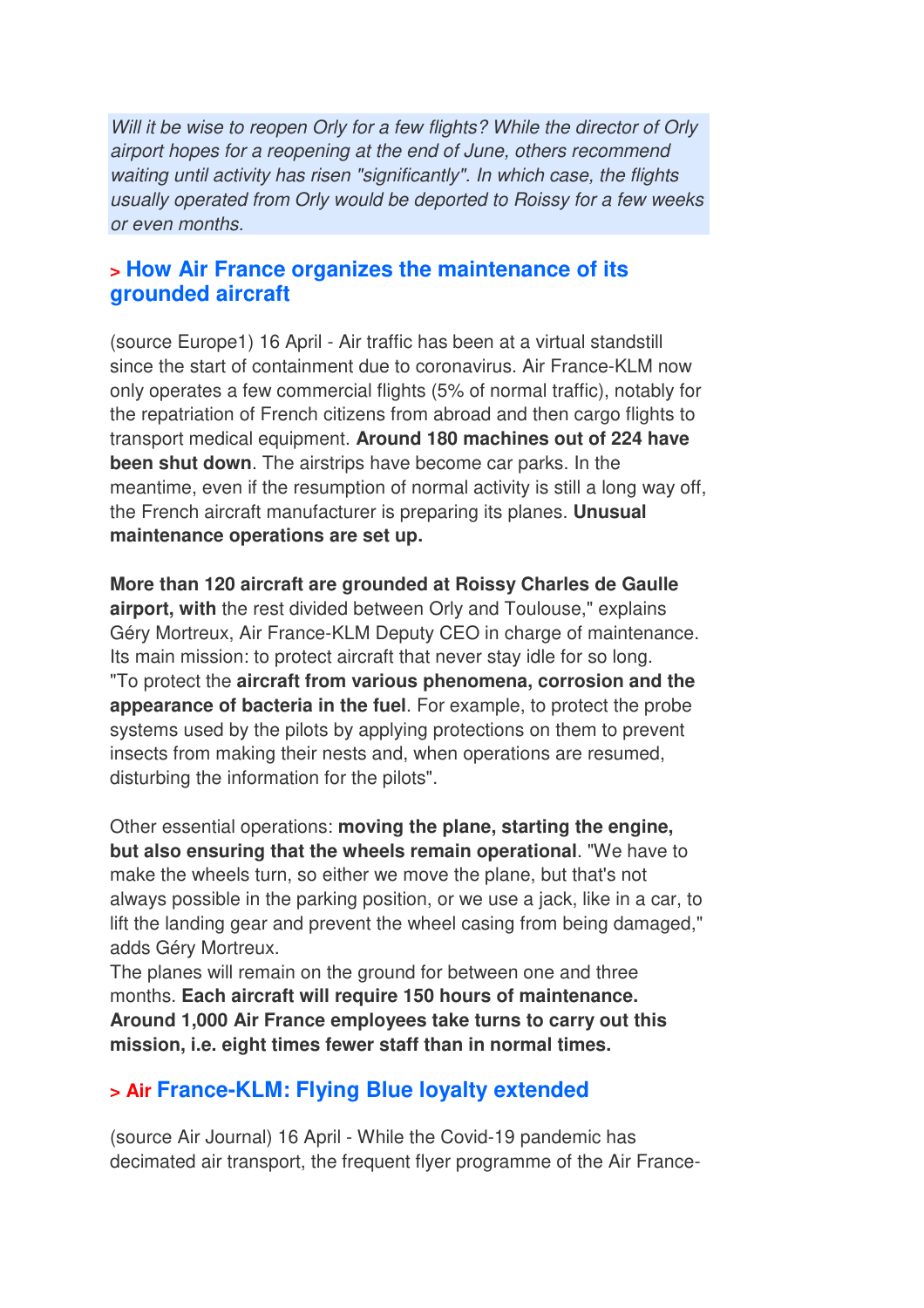KLM group but also of the airlines Transavia, Aircalin, Kenya Airways and TAROM is making a gesture. "The challenges arising from the current situation are restricting your travel for reasons that are out of your control", the program points out in a statement detailing "the effects of this unprecedented situation on your Elite Flying Blue level". The **status of all Flying Blue Elite members** "whose qualification period ends between March 2020 and February 2021" **is extended for a further 12 months, while the expiration of Miles for all Explorer members is suspended** "from now until the end of the year 2020". Flying Blue continues to "closely monitor developments. (...)

Loyalty programmes of other airlines such as Aeroflot, American Airlines, Delta Airlines, Emirates, Qantas, Qatar Airways or United Airlines have also relaxed their policy in the face of the health crisis.

#### **> Air France: no onboard distance rule according to France 2**

(source: Air Journal) 19 April - In the 8 p.m. news on France 2 Saturday evening, **a reporter for the** channel who took the Air France Paris-Marseille flight during the day **pointed out the lack of any distance between the passengers on the plane**.

The flight was full, with passengers occupying all the seats. "On the Paris-Marseille I took, all the passengers were very surprised to see that the flight was full and no measures were taken to separate the passengers," said France 2 journalist Charlotte Gillard. "What is disturbing is that during the entire journey at Roissy, the distances are respected. But as soon as we got on the plane, we were told that the flight was full!... **We were all taken aback, seated, huddled up next to each other, mostly without masks, and our faces 30 centimetres away from our neighbour's,**" she adds. Furthermore, the authorities did not carry out any checks on the travel certificate when boarding at Roissy-CDG.

Apparté: no attestation check to verify the reasons for travel. Contacted by France 2, Air France ensures that all measures are taken "to limit interaction and contact" between passengers during flights as much as possible. When passenger numbers permit, distance between passengers is possible, thanks to the unoccupied middle seat. But on some flights, more frequented, such as the one between Paris and Marseille yesterday Saturday, this was not possible ...

*My comment:* In this exceptional, unprecedented situation, it is everyone's responsibility to take the necessary precautions to avoid contracting or transmitting the virus.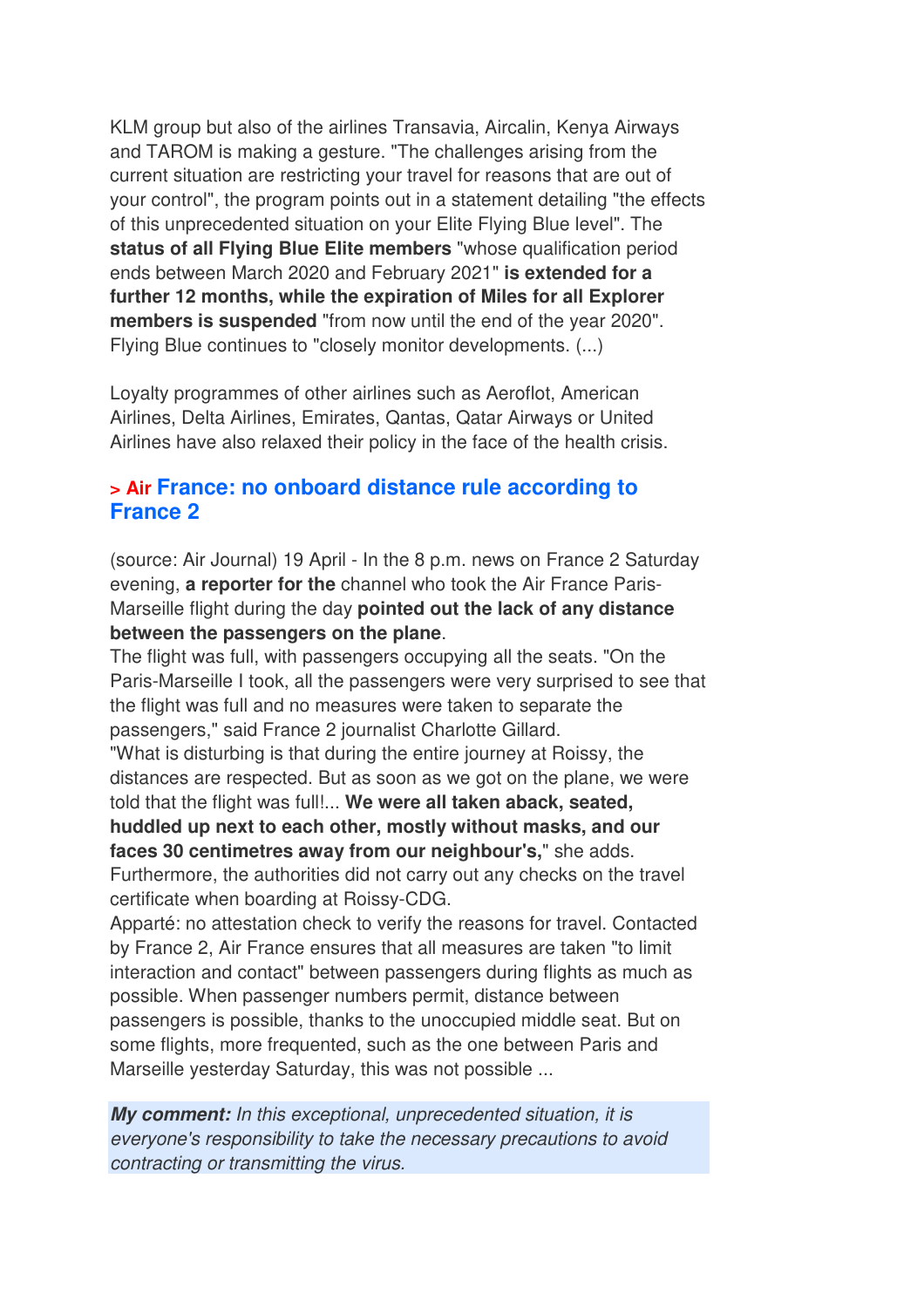I'm taken aback by that reporter's remarks. It would appear that neither she nor any of the other passengers considered the situation dangerous to their health, since no one gave up the trip.

Since this event, Air France has published the following press release: "In the vast majority of cases, the load factor of our aircraft is 30 to 40%, which enables us to respect the rules of social distancing", Air France management indicated on Monday 20 April. "On a minority of aircraft, on which we cannot comply with these rules, we distribute masks at the entrance to the aircraft to our customers who do not have them. This measure, which we have been working on for several days, was introduced yesterday.

There is no precise limit at which masks are distributed. It depends in particular on the configuration of the aircraft and the composition of the passengers (families are not separated for example).

#### **> Corsair wants to restart on June 12 (without its Boeing 747s), but will Orly be open?**

(source La Tribune) 20 April - Stuck on the ground like the entire fleet since the end of March, **Corsair's Boeing 747s will no longer be flying**. Hoped for on 12 June, **the French airline will resume flights to the French West Indies and Reunion Island using only the airline's five Airbus A330s**. While they were initially scheduled to leave the fleet by April 2021, the three B747s will remain on the tarmac and will be sold. (...)

 According to Pascal de Izaguirre, Corsair's CEO, the shutdown of the 747s would automatically switch the company's accounts to green in 2021. With the Covid-19 crisis, this automatic switchover is no longer relevant, even if it will greatly relieve the finances. Because, as for all airlines, the cessation of all flights is a very hard financial blow. (...)

 The company nevertheless points out that it has no debt and ensures that it has a "very healthy" cash position. It was recapitalised last year by its shareholder TUI for 37 million euros when it sold 53% of its shareholding to Intro Aviation. At the beginning of the year, the sale of an A330 brought cash. The forthcoming sale of the 747, whose value comes mainly from the engines, will also bring additional cash. The management says it has received interesting offers.

**Corsair is** benefiting from the State's coverage of short-time working, which concerns all 1,200 employees, and has negotiated deferrals of aircraft lease payments, but **has so far been refused its requests for a State-guaranteed bank loan.** (...) **With equity capital of less than**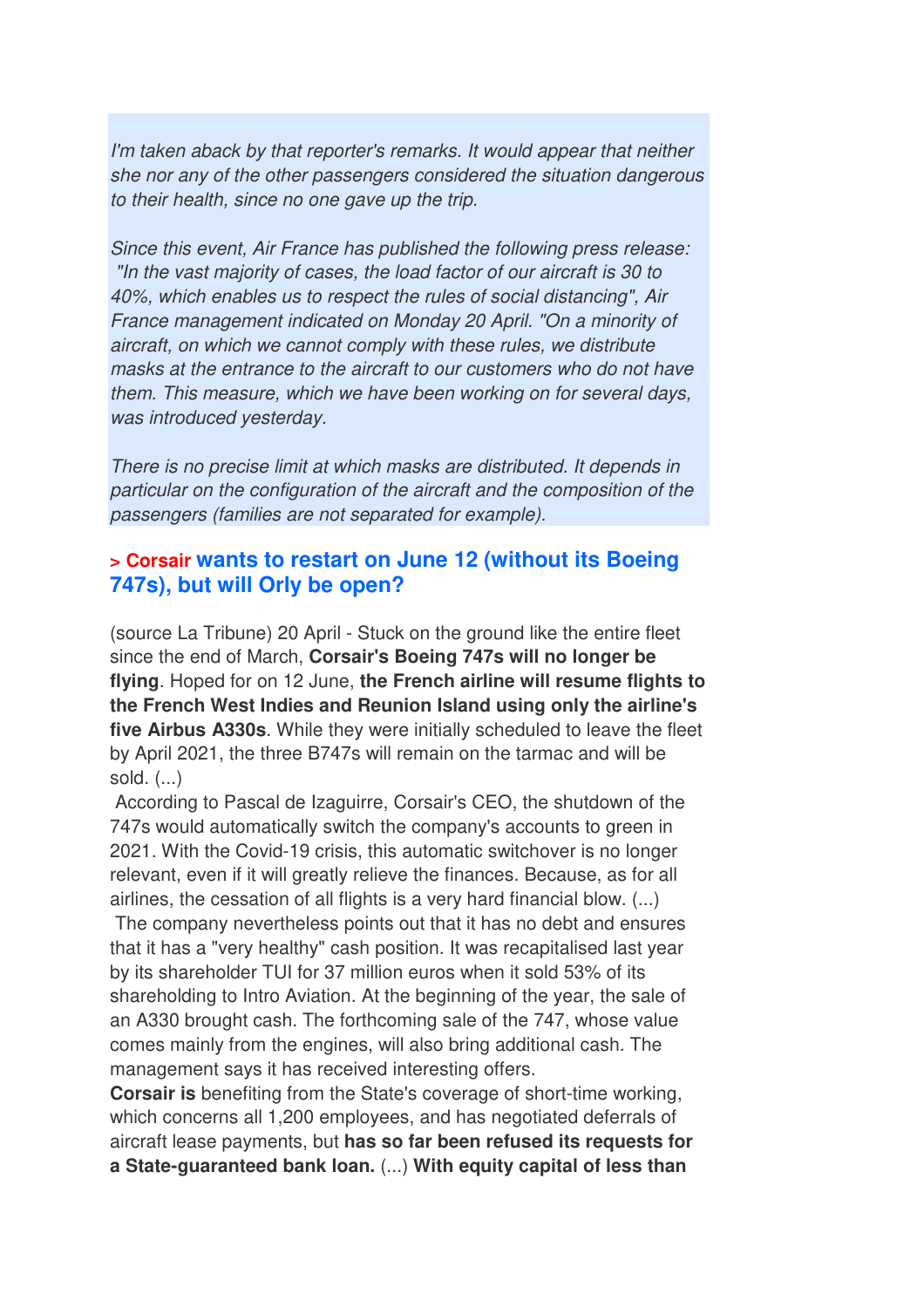**half the share capital, Corsair is not eligible**. Pascal de Izaguirre is asking for the criteria to be relaxed. (...)

Corsair plans to resume its flights on 12 June to Fort-de-France on three weekly rotations, Pointe-à-Pitre five times a week and Saint-Denis de la Réunion four times a week. (...) The resumption of flights in June obviously presupposes the reopening of the southern Paris airport, which has been closed since 31 March.

ADP is not currently on this schedule. "On the basis of the exchanges we are conducting with several companies, the hypotheses converge, for the moment, for a reopening of Orly between mid and late June, or early July at the earliest," Régis Lacote, director of Orly airport, told La Tribune. (...)

*My comment:* Corsair's situation is worrying, especially since the current shareholders do not seem inclined to make the effort necessary for the company to meet the criteria for obtaining loans.

### **> Delta Airlines takes over 10 Airbus A350s cancelled by Latam**

(source Actu-aero) 14 April - The American airline **Delta Airlines has taken over an order for 10 A350 wide-body** aircraft from the European aircraft manufacturer Airbus **initially intended for Latam Airlines**. (...)

**Ownership of the 10 A350s in question** (5 -900 and 5 -1000) **would thus have been transferred to the Delta Group when the latter acquired a** 20% stake in the **Latam Airlines Group in 2019**, for a sum of USD 1.9 billion. Airbus did not wish to comment on this information.

Latam currently operates 15 A350-900s under its main banner.

### **Airlines and Treasury Department reach agreement on coronavirus aid > Airlines and Treasury Department reach agreement on coronavirus aid**

(source: The Hill) April 14 - **Treasury Secretary** Steven Mnuchin **said** he and the department "welcome the news" that **10 airlines** have agreed to participate in the program. The airlines **have applied for a portion of the \$25 billion in wage subsidies** .

The initiative was created by the Third Coronavirus Recovery Bill and requires airlines to agree not to grant time off or reduce employee pay rates until September 30.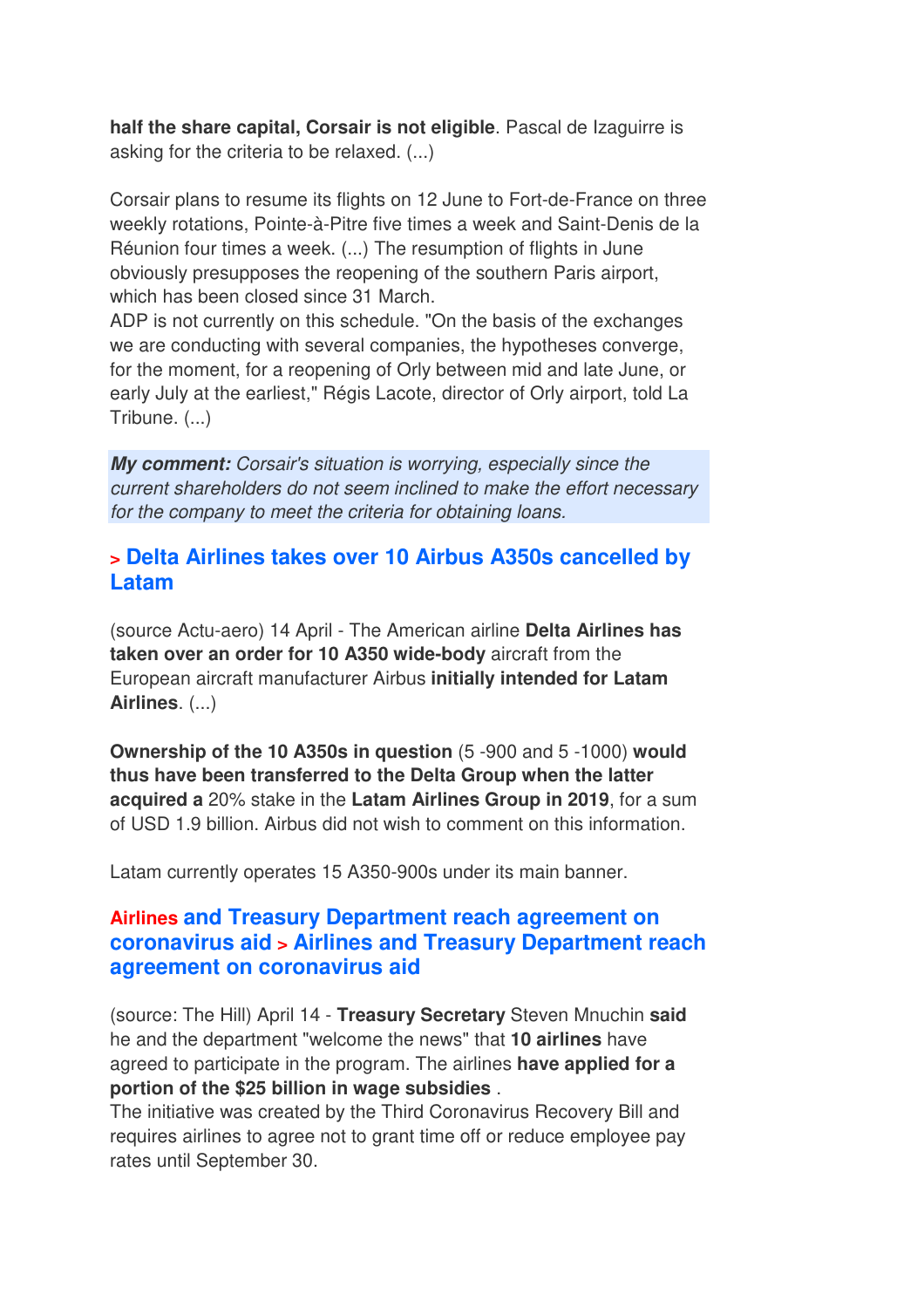Alaska Airlines, Allegiant Air, American Airlines, Delta Airlines, Frontier Airlines, Hawaiian Airlines, JetBlue Airways, United Airlines, SkyWest Airlines and Southwest Airlines will all participate in the program, Mnuchin said

#### . (...)

 Two people familiar with the discussions told CNBC that the airlines could provide details of assistance as early as Tuesday. **The program will also require participants to repay 30 per cent of the grants,** sources told the news channel, despite objections to the structuring of the stimulus package into loans. (...)

*My comment :* At first sight, the amount of subsidies granted to US airlines to pay part of their salaries may seem enormous. In reality, it concerns at least ten companies, which will have to reimburse 30% of the sums received.

In concrete terms, this means that the US government will subsidize each of the ten companies on average to the tune of 1.75 billion (70% of 25 billion, i.e. 17.5 billion to be distributed).

To these sums will be added 25 billion in government-guaranteed loans, according to a mechanism similar to that adopted by the European Commission.

According to the information available to date, it is possible that the aid granted by the various EU countries to their airlines will be greater than that granted by the US Government.

### **> Austria wants to make any aid to Austrian Airlines conditional on environmental objectives**

(source Le Journal de l'Aviation) 17 April - **The Lufthansa group is in the process of negotiating aid with the government of each of its companies in** order to have the means to get out of the crisis. Negotiations are progressing in all four countries, with Belgium having assured Brussels Airlines of its support, just as Switzerland has assured Swiss ...

**In Austria, the government is also prepared to help its flagship company, but not without accountability to taxpayers:** "This is an industry that has a special responsibility to help protect the climate, it makes sense...to use this situation to support this transformation," said (Green) Environment Minister Leonore Gewessler, quoted by Reuters. **This could take the form of a reduction in short-haul flights** (which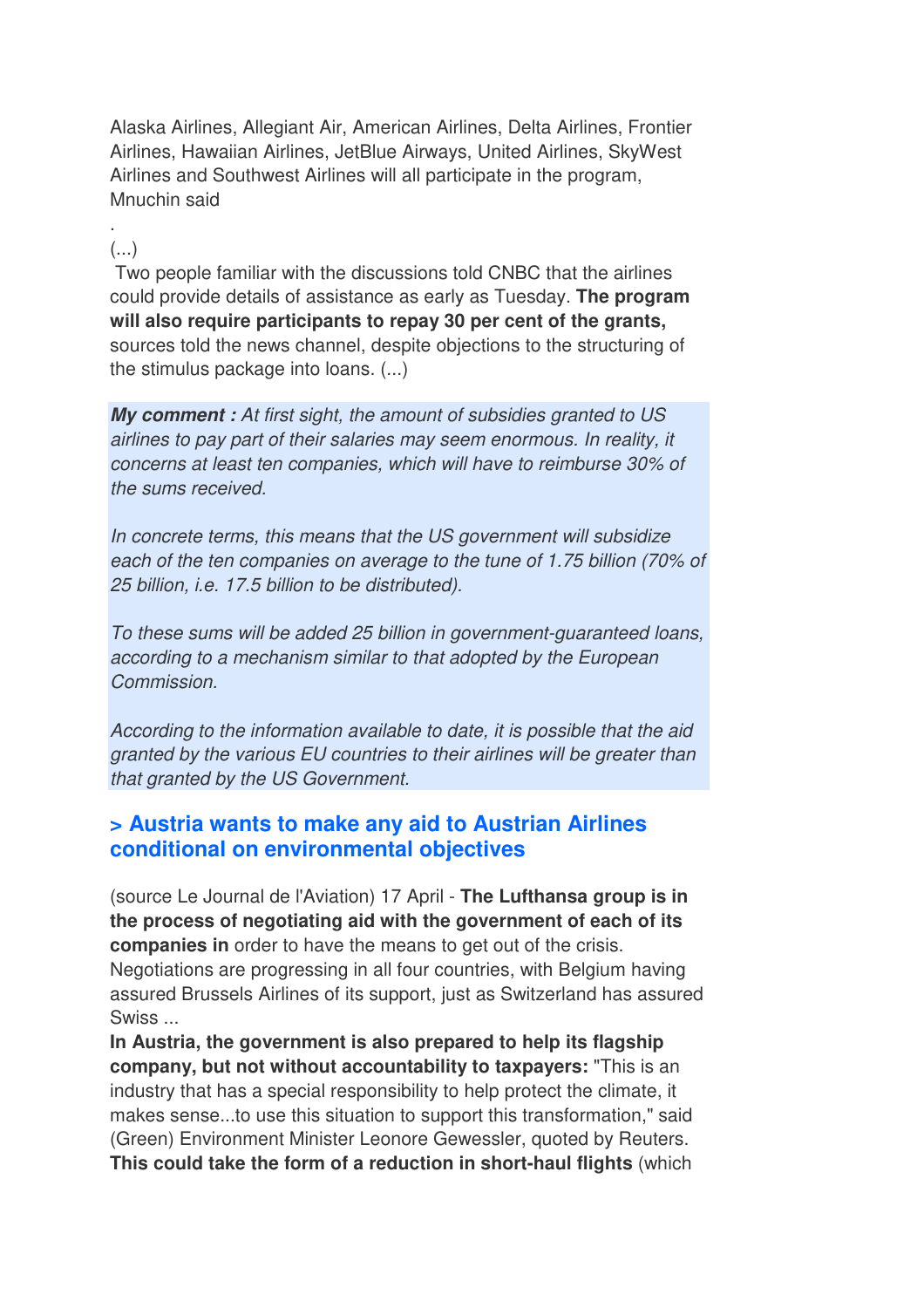was already underway with the elimination of domestic flights before the crisis) **or increased use of sustainable aviation fuel.** 

 Of course, other economic and employment conditions would also have to accompany any assistance. However, the amount envisaged for such aid was not communicated, Leonore Gewessler simply referring to "several hundred million euros". (...)

*My comment:* Most European countries intend to make the granting of aid to airlines conditional. The European Commission would be well advised to set a common framework.

### **> Norwegian puts its Swedish and Danish entities into bankruptcy: France spared**

(source La Tribune) 20 April - **If the Norwegian Air Shuttle group survives the crisis affecting air transport, it will come out of it pretty thin**. Entering the crisis in the midst of restructuring to stem the heavy losses inherent in a colossal debt, the group, made up of several subsidiary companies established in different countries and bearing the same commercial brand (**Norwegian**), **announced on Monday the bankruptcy of four of its entities based in Sweden and Denmark**. As a result, **nearly 4,700 seagoing personnel who worked for its subsidiaries have been put out of work**. They are based in Sweden, Denmark, Finland, Spain, the United Kingdom and the United States. **The approximately 700 pilots and 1,300 crew members based this time in Norway, France and Italy are not affected**. At least for the time being. The activities from these three countries are in fact carried out by the group's Norwegian airline. It recently benefited from a 90% guarantee from the Norwegian State to be able to borrow up to NOK 3 billion (about €270 million) from banks. The Danish and Swedish states have refused the aid. (...)

In addition to the refusal to help its companies, the bankruptcy of the group's Swedish and Danish subsidiaries is justified by the management by the absence in Sweden and Denmark of effective short-time working arrangements, as is the case in France, for example, where the cost of short-time working is borne by the State. Norwegian employs more than 280 people in France, mainly pilots and cabin crew.

**The fate of Europe's third largest low-cost group is now largely in the hands of its creditors**: Norwegian has offered them a total or partial conversion of debts and financial commitments into shares. An extraordinary general meeting is due to vote on this on 4 May. The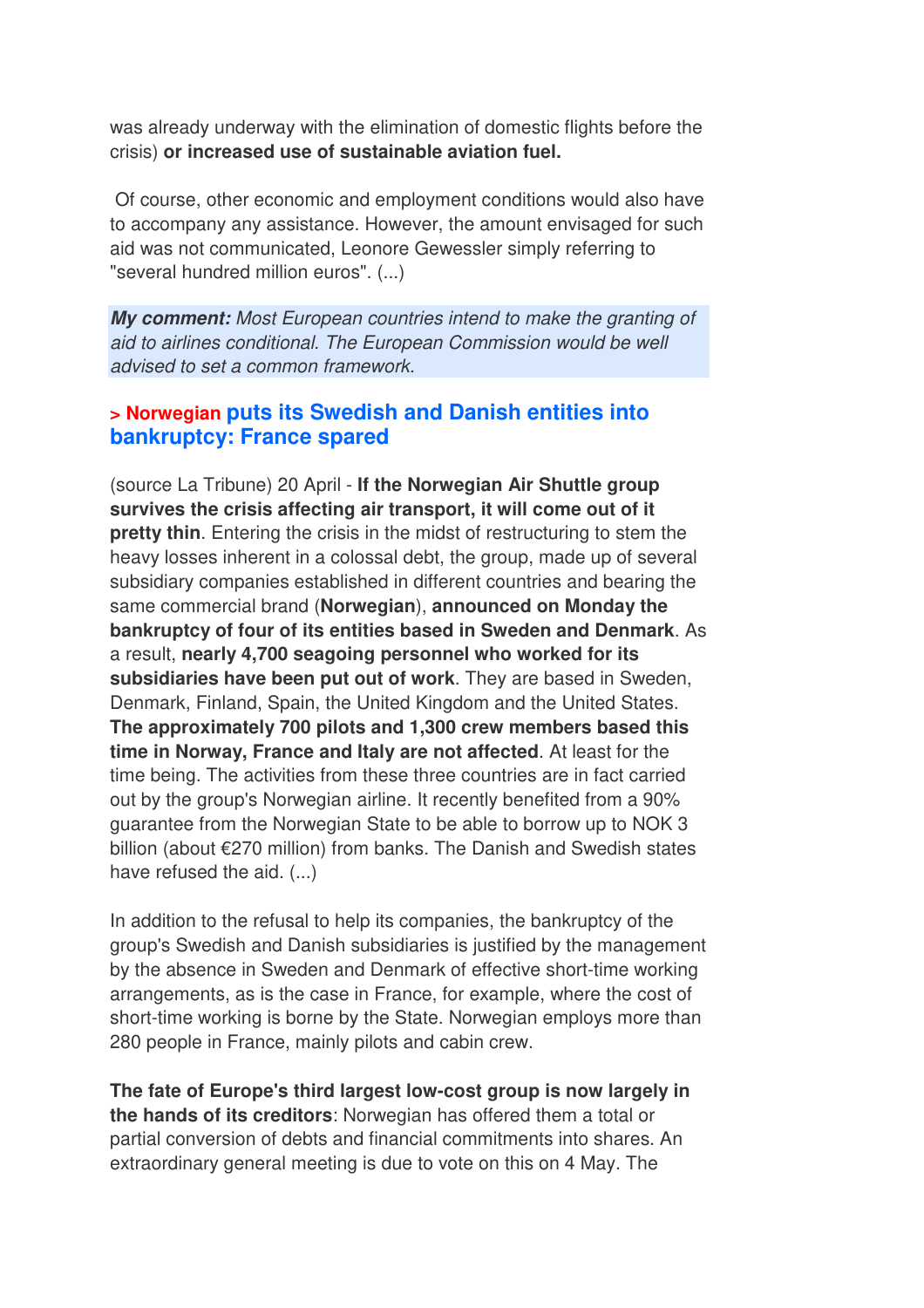company is indebted to more than 3 billion euros.

*My comment:* Norwegian's difficulties predate the health crisis. The measures envisaged to support the major airlines (the IAG group, the Lufthansa group, the Air France-KLM group) will not be sufficient to turn around the low-cost Norwegian airline.

The general meeting on 4 May will be decisive for the future of the Scandinavian airline.

#### **> Wizz Air cuts 1,000 jobs and reduces salaries**

(source Boursier com) 14 April - **Wizz Air Holdings**, one of the heavyweights of low-cost air transport in Europe, **announces that its** underlying annual profit will be between 350 and 355 ME, a level in line with the company's latest forecast range. (...) The group nevertheless expects to record exceptional losses of between 70 and 80 ME in its fourth fiscal quarter, mainly due to losses on fuel hedges for the months of March to May. As a result, the **statutory net profit should be between 270 and 280 ME for the financial year ending March 2020**. Wizz Air, which currently operates 3% of its pre-crisis capacity, explains that it is not in a position to provide guidance for the year ending March 2021. In view of the current situation, and despite the numerous measures already in place, **management says it is "taking the difficult decision to lay off 1,000 people, which represents a 19% reduction in staff".** Additional measures will be taken in the short term as the **remuneration of the managing director, the board of directors and all senior managers will be reduced by 22%, while the salaries of pilots, cabin crew and office staff will be cut by an average of 14%**.

Nevertheless, the carrier confirms that it has a very strong balance sheet with €1.5 billion in cash at the end of March. As the markets are expected to normalise, Wizz Air also plans to maintain its plans to increase its capacity by 15% per year on average. In addition, the airline confirms that the launch of Wizz Air Abu Dhabi's operations is progressing according to the initial schedule.

*My comment:* Wizz Air's decision to resort to layoffs is surprising. The Hungarian low-cost airline is the world's most cash-rich company, in terms of turnover of 2.5 billion euros, behind two Chinese companies.

#### **> Controversy over short-time working at easyJet in France**

(source Le Figaro) 14 April - **Like most airlines in France, easyJet has not prevaricated in the face of the violence of the crisis. Since**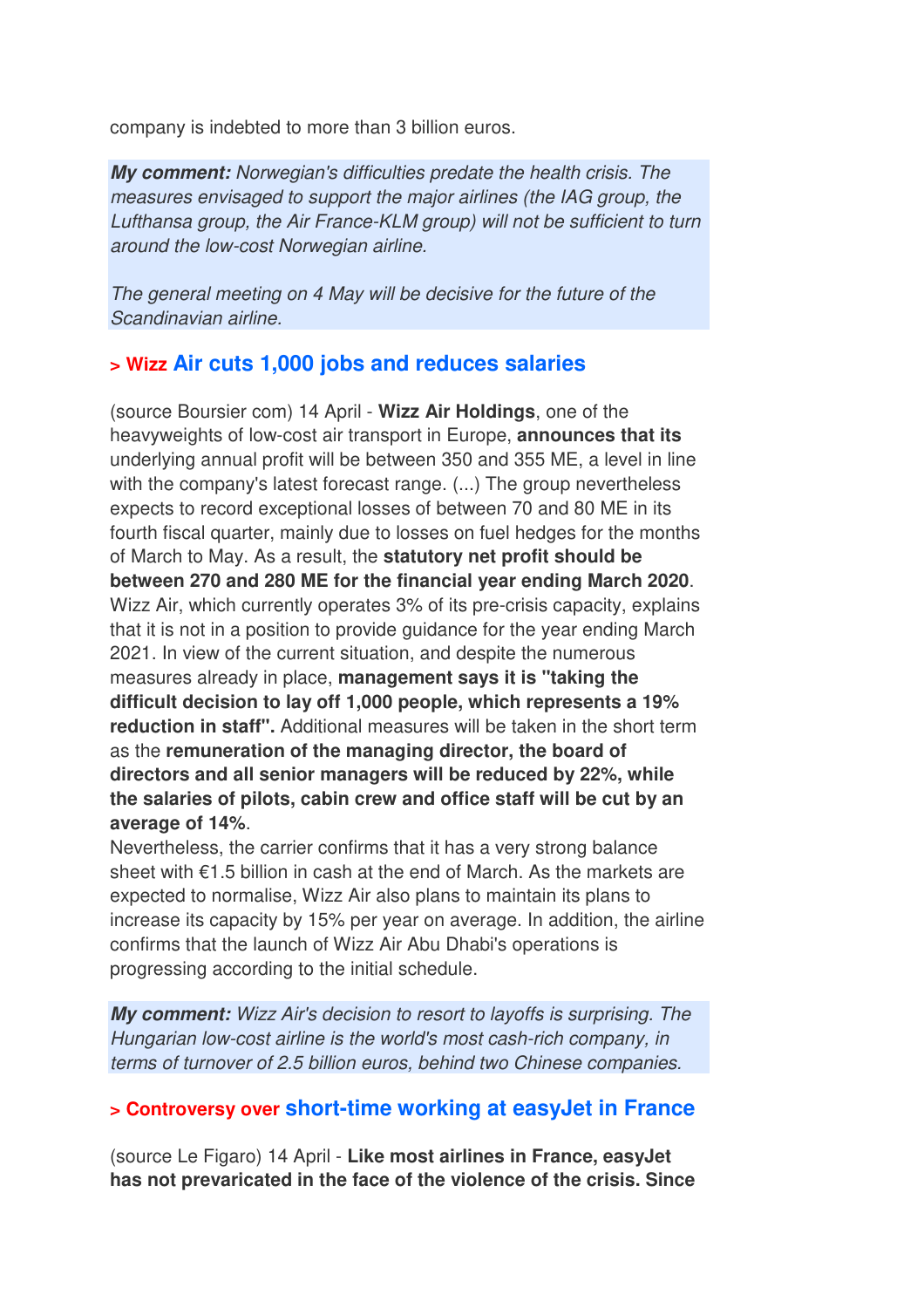**1 April, the king of low-cost flights has placed almost all of its** 

**1,700 employees working at one of its seven French bases** (Roissy, Orly, Nice) on **short-time working.** The government has taken over from the employer to pay employees what they are owed: at least 70% of their gross salary (84% of net salary) for stewards, flight attendants and pilots.

This is a major boost from the government, which will amount to several million euros per month. In the world of air transport, this public support is not to everyone's liking. **"It is not logical that a company which pays only part of its contributions and taxes and which does not pay corporate tax in France should benefit from the same system of public aid as others which pay everything,**" says Alain Battisti, president of the Fnam (National Federation of Merchant Aviation) . (...)

 "**EasyJet therefore pays UK corporation tax on its French operations,**" acknowledges Reginald Otten, easyJet's deputy director in France. It's a smart tax choice because the tax rate in the UK is lower than in France. Even if the scheme is perfectly legal, France is not getting any tax revenue. The second consequence of this arrangement, where the employer is English, is **that easyJet does not pay a tax, the "single contribution to vocational training and work-linked training", which, for example, makes it impossible for its employees based in France to use the CPF (personal training account).** At the end of 2014, we filed a complaint against easyJet for fraudulent financing of vocational training before the Paris Tribunal de Grande Instance," says Raphaël Caccia, Secretary General of the CFDT-transport aérien. The case, which has been referred to the Bobigny Tribunal de Grande Instance, has still not been tried. »

EasyJet can't hear it in this ear. All our employees based in France are under French contracts and we pay all social security contributions and employer's contributions that are due in France," says Reginald Otten. Why shouldn't they benefit from this short-time working scheme designed to protect French jobs? **"The government, which could have made another choice, finally rallied to this option**. No need to pay corporation tax in France to be eligible for the state's coverage of shorttime working. It specified this in the order of 27 March detailing the conditions for implementing the partial activity. (...)

*My comment: It is* difficult to accept that a foreign company that does not pay taxes in France can benefit from non-refundable grants. It would have made sense if it were legally possible to provide for partial reimbursement.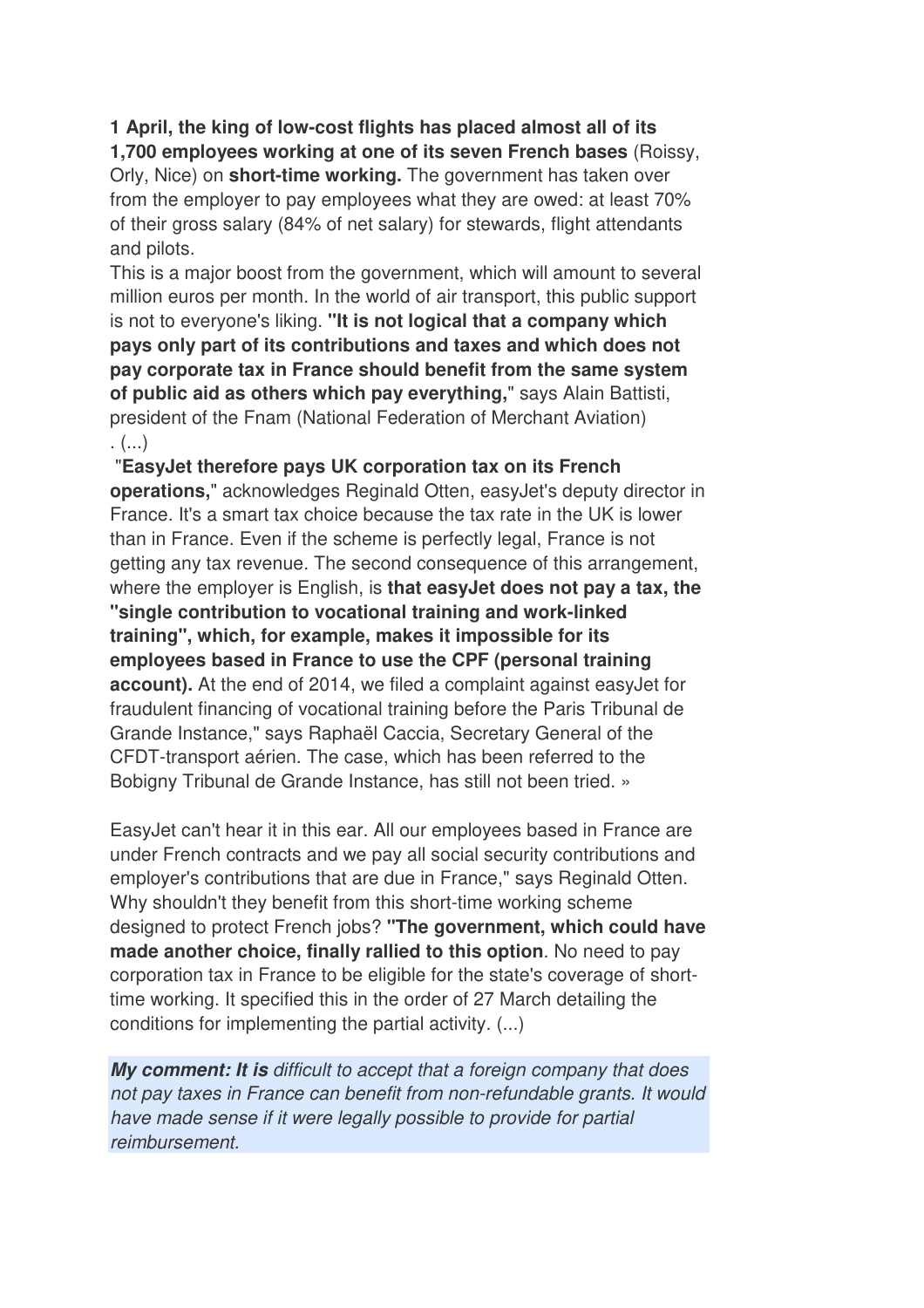## **> Gulf companies take the lead in passenger testing**

(source Le Journal de l'Aviation) 16 April - As airlines try to coordinate the terms of resumption of their services with governments and health authorities at the regional level with IATA, Etihad and Emirates have taken the lead in identifying passengers potentially affected by covid-19.  $\left( \ldots \right)$ 

**Emirates introduced screening tests (...**) on 15 April, **subjecting all passengers bound for Tunis to a blood test before boarding**. This was carried out by the Dubai Health Authority in the check-in area of Terminal 3. The test results were available within ten minutes. (...) As things stand at present, the extension of testing to passengers on other Emirates flights is not expected to pose any major difficulties as operations are very limited. (...) It **remains to be seen whether this will be feasible as services are expanded.** 

 For its part, **Etihad will test a new technology that allows to perform diagnostics on self-service equipment located in airports**. (...) They can monitor the temperature, pulse and heart rate of passengers at all check-in points in a terminal, from check-in kiosks to screening stations or border police stations. If illness is suspected, the system can suspend the check-in or baggage drop-off process and alert qualified airport staff to take charge of the passenger. (...)

**"We believe that this is another step to ensure that future outbreaks do not have the same devastating effect** on the global aviation industry as they do now

. (...)

*My comment:* Temperature controls on embarkation or disembarkation were already effective in some countries before the start of the health crisis. Their generalisation could have a beneficial effect in limiting the spread of other viruses such as influenza.

## **> South African Airways throws in the towel**

(source La Quotidienne) April 20 - **South Africa's national airline has stopped flying after 86 years of history**. The government has taken this decision by refusing it an umpteenth contribution of money with the direct consequence that all the company's employees will be fired at the end of April.

**South African Airways had been losing money since 2008**. (...) **Employees will receive one month's salary for each year they are**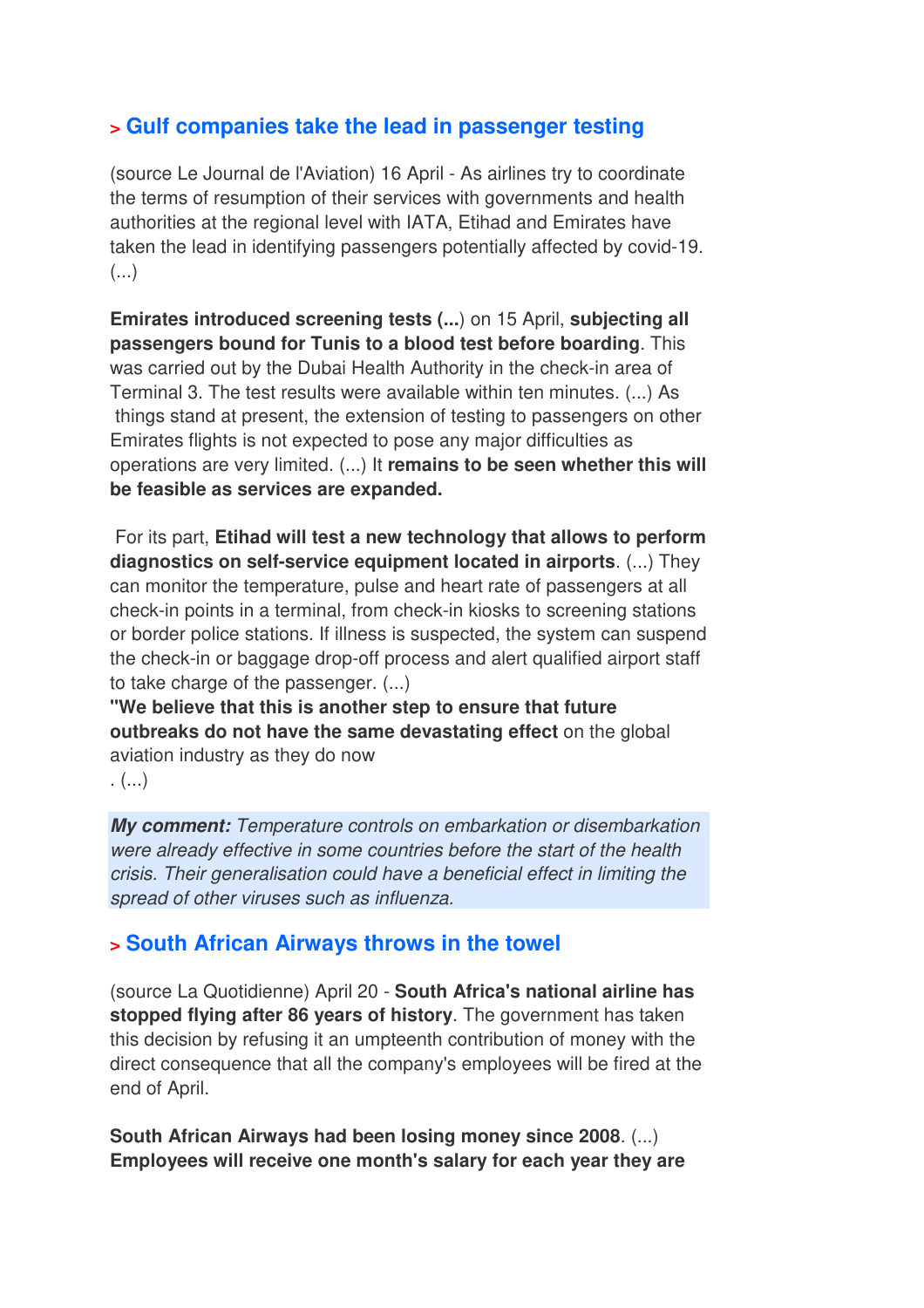**present, assets permitting. The company**'s most valuable assets are flight rights and slots, including those at Heathrow and New York airports.

After a waltz of managers, unapproved annual accounts and impossible day-to-day management, the company, in 2019, changed its legal form to be able to operate and claimed public money to avoid bankruptcy. Faced with the general refusal, the two current directors decided to close the company.

Paradoxically, **the South African Parliament welcomed this closure,** following the refusal of the Department of Public Enterprises to hand over money, and stated in a note that "South African Airways could not continue to ask the government for bailouts while refusing to respond to the financial compensation required".

**South Africa is now one of the few countries in Africa that does not have a national airline on its soil.** 

## **> Boeing: 98,737 MAX cancelled by lessors**

(source Air Journal) April 20 - **After Avolon (**75 MAX 8 and MAX 10), **two other leasing companies have in turn cancelled orders for the reengined single-aisle aircraft**: GECAS, a subsidiary of **General Electric, announced Friday the cancellation of 69,737 MAX,** without specifying the versions concerned. (...)

 In China, it was **CDB** (China Development Bank Financial Leasing) which **announced** this morning the **cancellation of an order for 29,737 MAX**; among the 70 others still to be delivered, all the MAX 10 will be converted into MAX 8, the leasing company said.  $(...)$  Boeing last week made official the cancellations of 150 MAX orders in March, including those of Avolon and 34 by Brazilian low-cost carrier GOL, plus five by Czech airline SmartWings; the other MAX cancellations were not awarded. (...)

*My comment:* The health crisis is aggravating Boeing's situation. Customer airlines are anticipating a slow return to normal, expected in 2024 or 2025. Between now and then, the world fleet will be in a situation of overcapacity.

Order cancellations for the B737 Max make its future even more uncertain. Airbus could benefit from this thanks to its two complementary aircraft families, the A320 Neo and the A220.

### **> 3,000 Airbus employees placed on short-time working in France**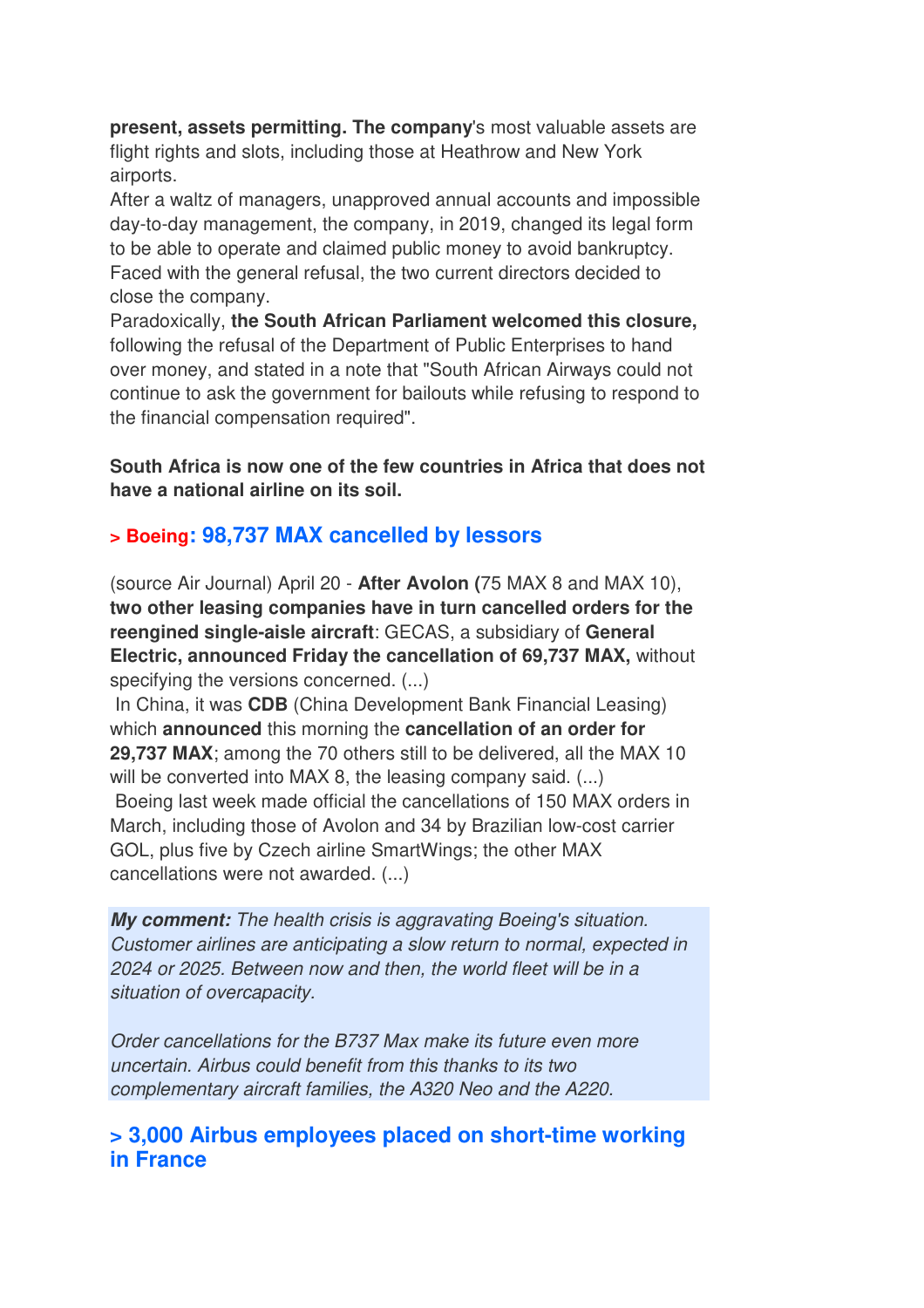(source BFMTV with AFP) April 17 - **Airbus decided** Friday to implement **short-time working measures for 3,000 French employees in its commercial aircraft division because of** the health crisis and a reduction in production, the aircraft manufacturer was told. (...)

 The European aircraft manufacturer has a total of 48,000 employees in France, including those working for its Helicopter, Defense and Space branches.

The people concerned will be moving to a short-time working scheme which allows the employee to be compensated by the State up to 70% of the gross salary and 84% of the net salary. (...) But "we have signed **an agreement** that **allows each employee to be paid 92% of his net salary, including team bonuses,** over the period of partial activity and regardless of his category". (...)

*My comment:* According to the International Air Transport Association (IATA), each job at an airline generates 24 induced jobs.

When the activity of French airlines drops, a whole section of the French economy falters. Upstream, it is the aircraft and engine manufacturers, many of whom are based in the Toulouse region. Downstream, it is all the tourist activity that suffers.

### **> In Tarbes, Tarmac Aerosave welcomes more and more planes grounded by the Coronavirus pandemic**

(source France3-régions) April 19 - **Tarmac Aerosave, the** European leader in aeronautical services, was **launched in Azereix, near Tarbes-Lourdes airport in the** Hautes-Pyrénées. In addition to this historic site, which is also its headquarters, the group has a site in Toulouse, at Francazal airport, and one in Spain, at Terruel. It currently has 350 employees.

**Its activity consists of storing aircraft** (known as "parking"), **but also maintenance, dismantling and recycling**. The specificity of the company is precisely to group together all these services. "We are not an aircraft cemetery," says Alain Leboucher, Tarmac Aerosave's Sales Director, "we are presenting an aircraft transition model. We recycle up to 90% of an aircraft".

The group has been growing steadily since its creation and has recently seen its business grow. The **coronavirus pandemic has grounded no less than 95% of the commercial aircraft fleet. In two weeks, 70 aircraft** (747s, A380s, A340s, A360s, among others) have **arrived at Tarmac's three sites**. 250 are currently accommodated, compared with the usual maximum of 150-200.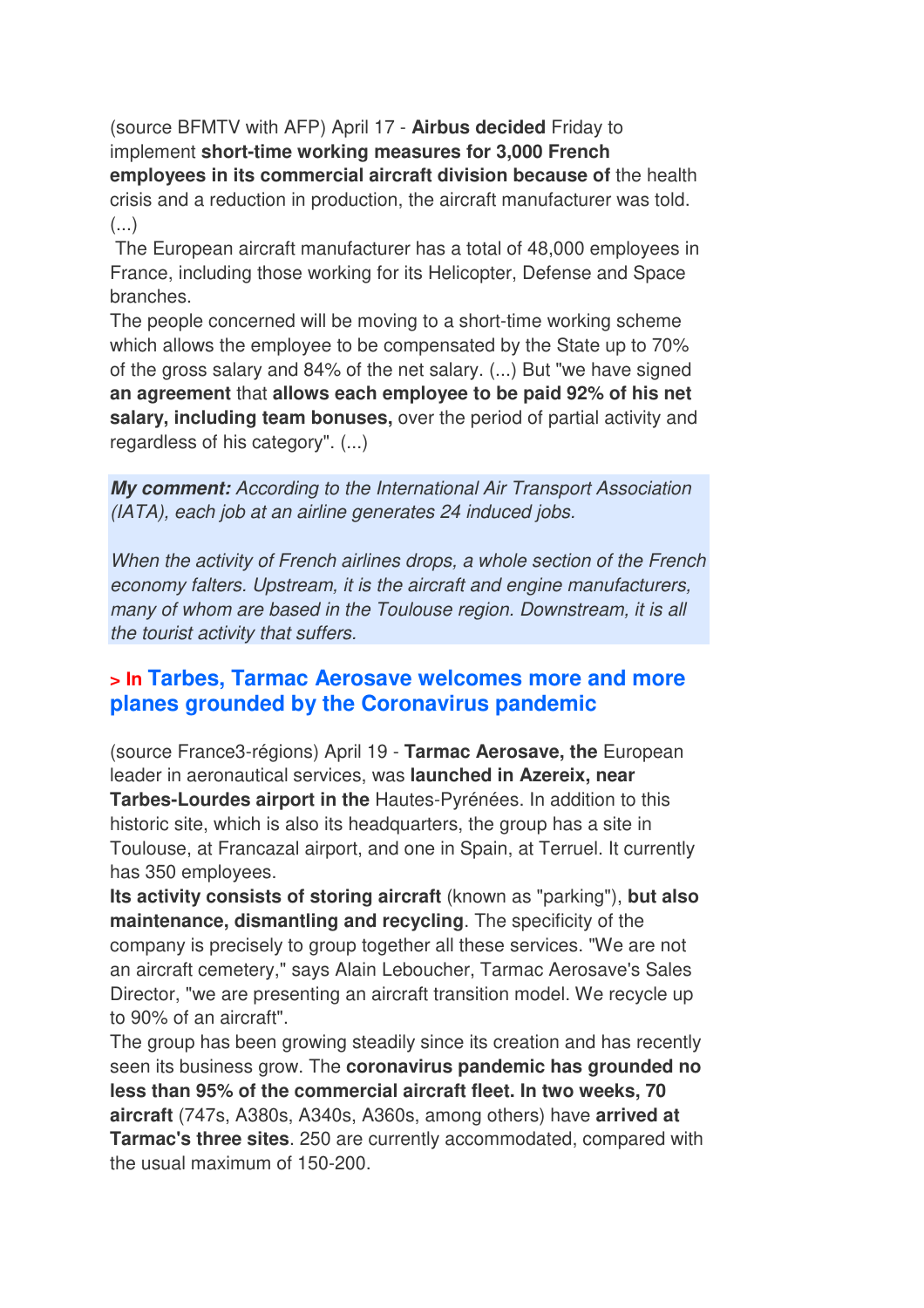The companies have asked us to stock their aircraft. (...) These airlines include Air France, British Airways, Lufthansa, but Asian and Middle Eastern airlines have also made capacity requests to Tarmac, as have aircraft rental companies. (...)

 It must be said that **15,000 commercial aircraft are currently grounded**. And recovery, even in the medium term, is likely to be difficult.

**Tarmac's business continues,** with some short-time working and a lot of teleworking for the administrative and commercial parts. As for the core business, it can be carried out (almost) normally and with respect for barrier gestures, because the size of the site makes it possible to work at a distance from each other.

*My comment:* Tarbes airport is not the only one to host planes. Châteauroux airport, which has one of the longest runways in France, hosts almost all the A380s of British Airways.

### **> Lisbon at 87 euros round trip, Venice at 69 euros... the incredible (but risky) business of containment**

(source Capital) April 15 - **Should we organize our summer holidays during confinement?** Without visibility on the lifting of traffic restrictions, the question may seem premature. However, some airlines do not hesitate to offer discounted deals during the summer months: a weekend in Marrakech from Paris from 11 to 13 July is thus priced at 99 euros return at Ryanair, an unbeatable rate for the summer period. The same is true of other round-trip offers from Paris, such as this flight to Venice from 25 July to 5 August at 69 euros with easyJet and to Lisbon at 87 euros with Ryanair from 18 to 24 July. With WizzAir, it is also possible to travel to Budapest for 30 euros return from 2 to 8 July and to Madrid for 73 euros from 25 to 27 July with Air Europa. **These fares are two to three times cheaper than the average prices found over the same period by Kayak's "travel trend" tool, a flight comparator**.

But **while the savings seem substantial, betting on the lifting of travel restrictions as early as July seems risky for travellers**. "I advise French people to be very careful when preparing their trips [this summer]," Jean-Baptiste Djebbari, Secretary of State for Transport, warned on France Info. "A clever person who knows how to describe the range of transport on offer and who knows exactly when we are going to deconflict", he warned.

All the more so as in the event of cancellation of the flight by the airline company, the plane ticket will not be systematically refunded. Carriers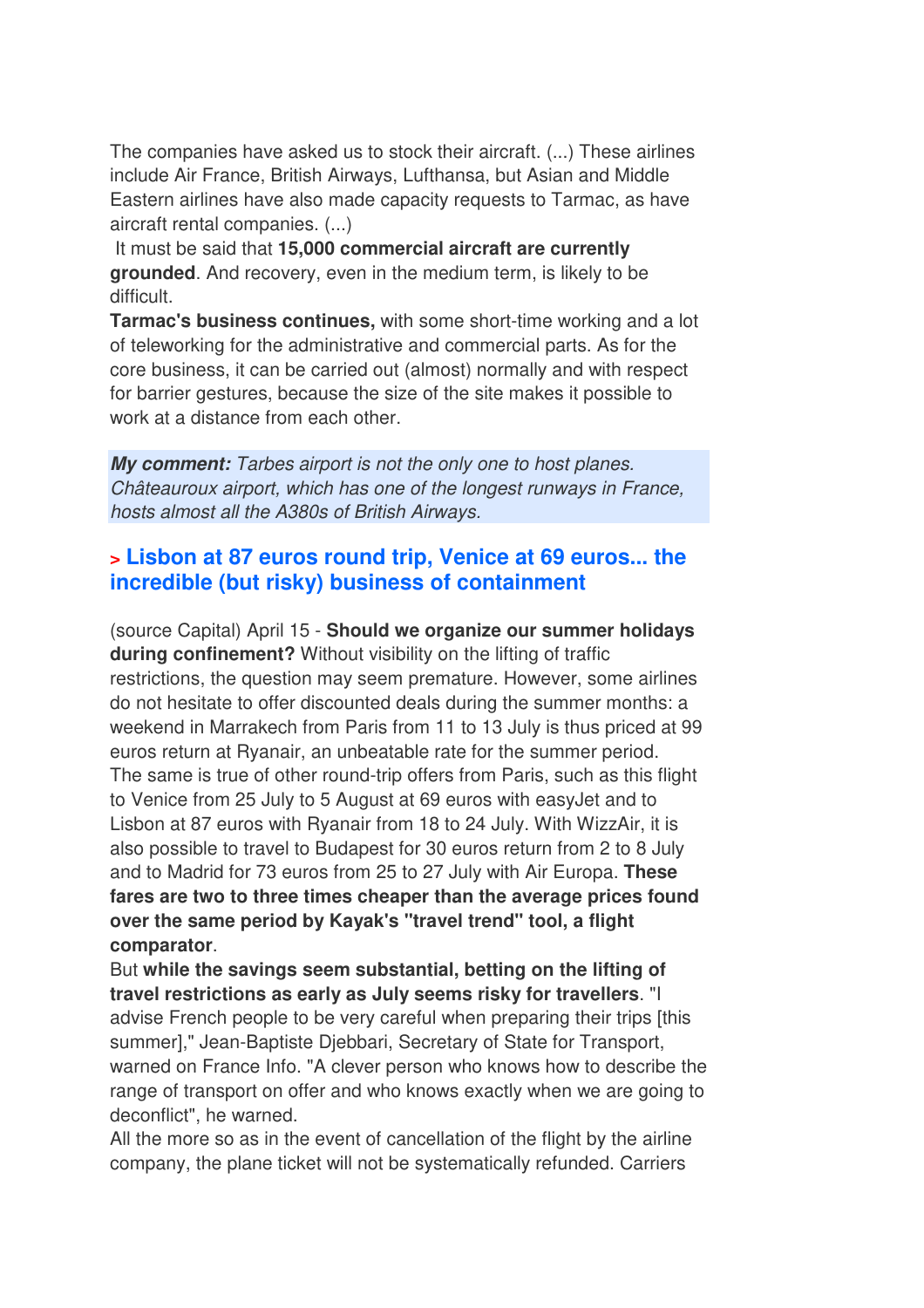are currently applying decisions on a case-by-case basis, and prefer to postpone trips in the form of vouchers. Another point to watch out for before being able to travel concerns the possibility for French people to travel abroad. Spain, Italy, Morocco and Hungary prohibit their access to nationals of other countries. (...)

*My comment:* It is understandable that companies are trying to replenish some of their cash flow by selling cheap air tickets. But I find it unacceptable that they should be allowed to charge less than the amount of taxes and charges.

When will European governments tackle this plague?

## *Stock market press review ...*

#### **> AIR FRANCE-KLM: numerous changes of recommendation**

(source Zonebourse) April 16 - Ruxandra Haradau-Doser from **Kepler Chevreux reviews her opinion and switches from buy to sell on** the file. **The target price is revised downwards to 2.10 EUR against 12.00 EUR** previously.

(source: AOF) 16 April - **Deutsche Bank downgraded its recommendation to keep** Air France-KLM shares for **sale,** while cutting **its price target from EUR 10.40 to EUR 3.50,** believing that a recapitalization is necessary in the current crisis.

(source: CercleFinance) April 15 - Following a conference call with the group, **Oddo** indicates that the company anticipates a very gradual recovery with only 30 to 40% of the flight programme completed in July, 50% in August and September and a maximum of 60 to 70% over the following 12 months thanks to the reopening of borders beyond Europe. The return to pre-crisis levels is not expected for more than 2 years. (...) 'Recapitalisation, which would dilute current shareholders, therefore remains an option on the table. An opportunity to accelerate the transformation. It could have a strong dilutive effect for the current shareholder but we think that the presence of Delta and China Eastern in the capital may limit its use' adds Oddo.

Following this information, the research firm **confirms its neutral opinion on the value and price target of 6.5 E.**

*My comment:* For the past three weeks, with the ban on short selling of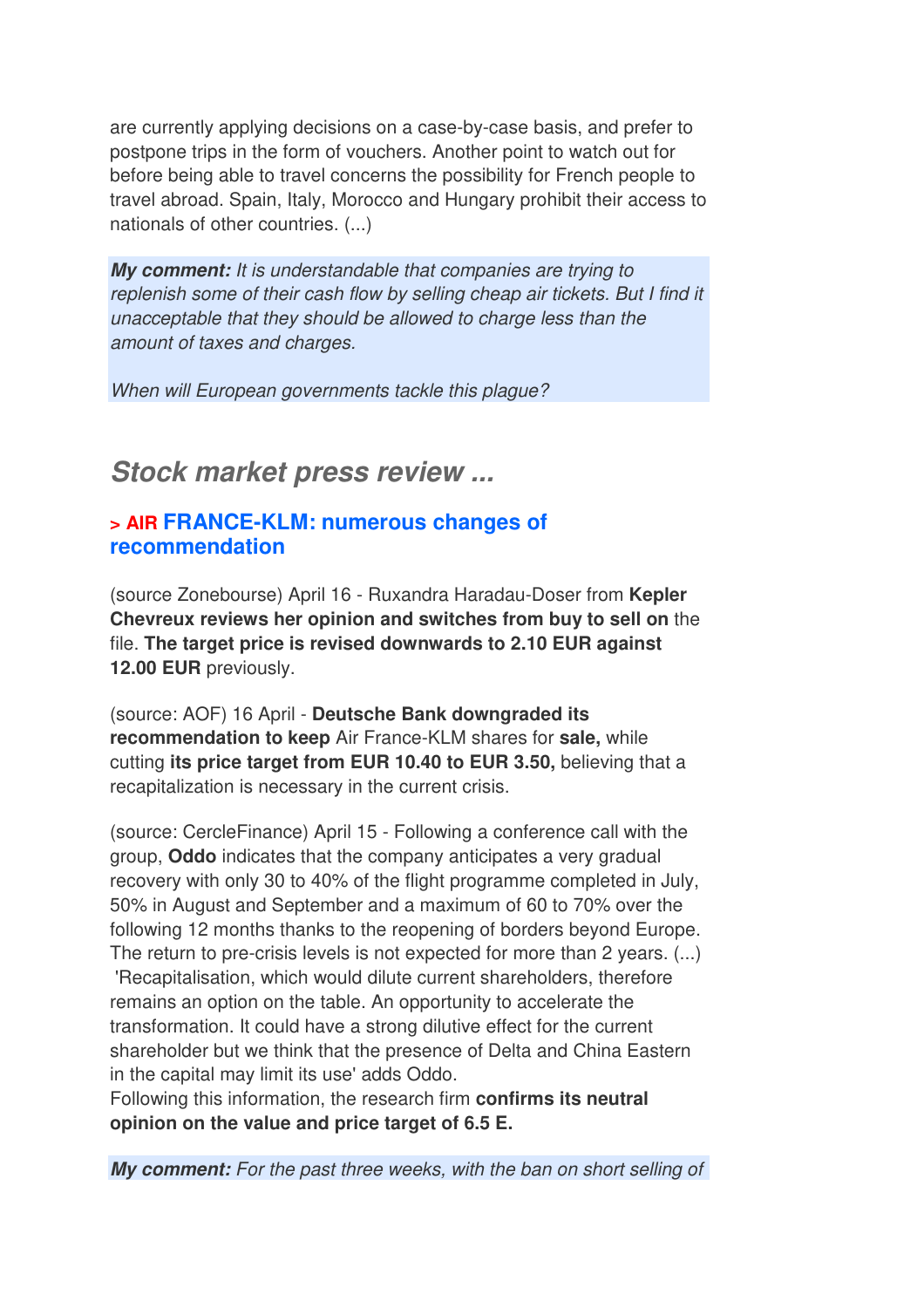shares listed on the Paris stock exchange, we have seen a relative stabilisation in the Air France-KLM share price.

The downgrades in analysts' recommendations, who are waiting for concrete measures (loans or other) to be announced, have caused a significant fall in the Air France-KLM group's share price.

### **> US crude collapses, undermined by falling demand and saturated reserves**

(source AFP) April 20 - **The US** West Texas Intermediate (WTI) **barrel** for delivery in May, which is the last day of quotation, **fell** by about 38% to 11**.04 dollars** around 11:55 GMT, **its lowest level since 1998**. For comparison, it was worth about \$114 in 2011. For

 its part, **a barrel of North Sea Brent, the European benchmark, was less affected, falling 6.05% to \$26.38 at** around 12:05 GMT. (...) On the supply side, the market was flooded with low-cost oil after Saudi Arabia, a leading member of the Organisation of Petroleum Exporting Countries (Opep), launched a price war with Russia to gain maximum market share.

The two countries ended their dispute earlier this month by agreeing, along with other countries, to cut production by nearly 10 million barrels a day to boost markets affected by the virus. But **prices continued to plummet as it became clear that the promised cuts would not be enough to offset the massive fall in demand**. (...)

"The United States, as a landlocked market, has the biggest storage problems," said Jasper Lawler, an analyst for London Capital Group. "**Demand is so far below supply that reserves may already have reached 70% to 80% of their capacity,**" he added. (...)

*My comment:* There is a direct link between the level of industrial activity and oil consumption. The current situation demonstrates this once again.

## *The bonus article...*

## **> European Governments Weigh If It's Time to Let Some Airlines Disappear**

(source Skift, translated with Deepl) April 13 - Many European airlines have spent much of the last two decades asking governments to leave the airline industry. Today, many are asking for help, and most will get it,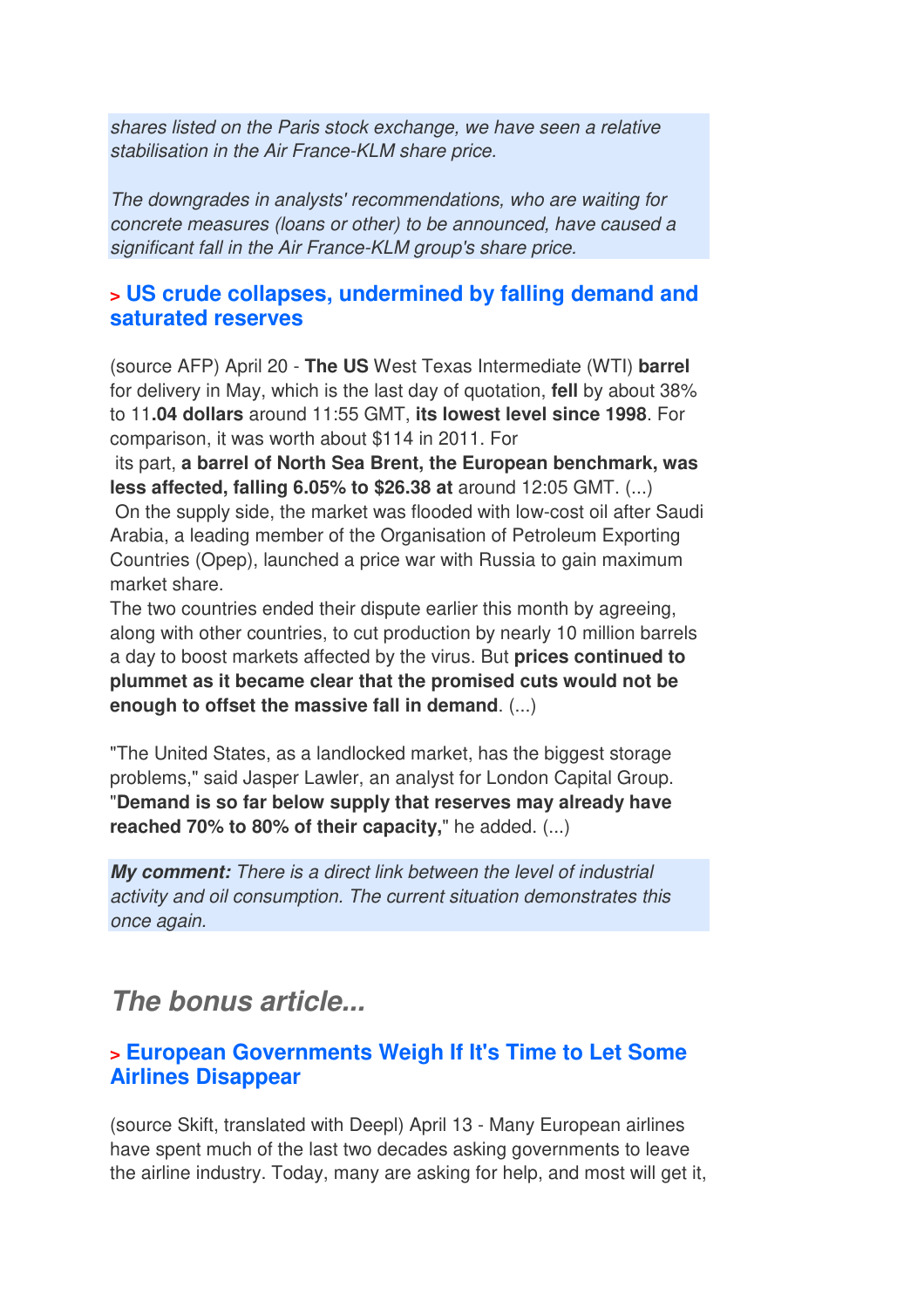although not all are worth saving.

The situation is different from that in the United States. The U.S. government is bailing out the airlines because the country needs a strong transportation system, but if one carrier does not make it, life will go on. Other airlines, perhaps even new ones, will fill the gap. In Europe, discussions about rescue are more tense. In this crisis, governments are not always thinking about the capacity that markets need, but rather about national pride. Whatever the market conditions, legislators do not necessarily want national airlines to go bankrupt, for political, nostalgic and even national security reasons.

In the coming weeks, policy-makers will be relying on the state aid rules that allow them to help national carriers in times of crisis. Some airlines will get loans, while others could benefit from the ultimate economy, namely renationalisation.

As in the US, many large airlines deserve help. In recent years, the International Airlines Group, which owns British Airways, and the Lufthansa Group have got rid of a bloated past, although they can still operate more brands than they need. Air France-KLM is lagging behind, but is improving, and deserves help, as do Ryanair and EasyJet, two mastodons of pre-Covid 19 Europe who set standards for low-cost airlines everywhere.

What about the rest? In the midst of the chaos, some European countries could give a boost to airlines that probably do not need to exist. Italy's Alitalia is at the top of the list, but there are others. Does Scandinavia need two airlines? Does Austria need one? What about Belgium? What about Portugal?

Consider that the European Union is a single market and that an airline from one Member State can fly any route from or within another Member State. If policy-makers are looking for an air service, they can induce any EU-flagged airline to fly. But this may not matter today, as many governments are on the verge of rescuing airlines flying their flag. "State involvement will be important," said Samuel Engel, Executive Vice President and Head of the Aviation Group of the consulting firm ICF. "They are less likely to resemble the national

 carriers of the pre-privatisation era. But it will have largely the same effects. Governments could be held liable for their debts, or justify a level of service".

This is an interesting reversal of recent trends," said Engel, who has advised airlines on how to privatize to avoid government interference.

"We are in an extraordinary situation, aren't we?" he said. "I don't think anybody thought governments would have to go back."

HOW ARE THESE AIRLINES STILL OPERATING?

With five powerful airline groups, Europe would probably resemble the United States, where six carriers control the vast majority of market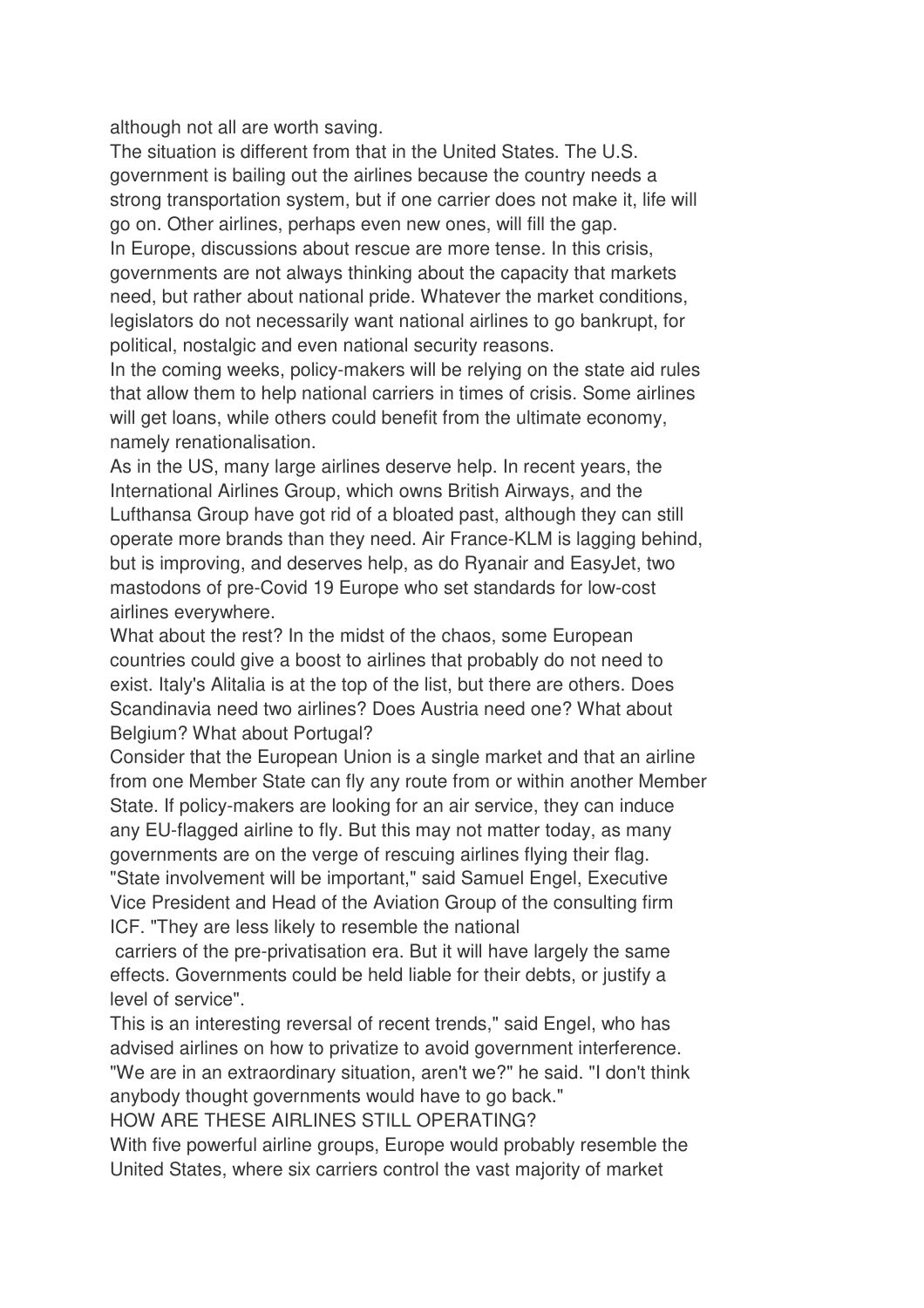share. Travellers may not like this arrangement - some complain about the lack of competition - but it has served consumers well for much of the last decade.

However, this is unlikely to happen.

Just look at Alitalia. It has been in a mess for years, and every time it seems to be on the verge of liquidation, the Italian Government, or a branch of the Italian Government, intervenes. The EU limits the amount of state aid that airlines can receive, so the insiders thought the company would eventually disappear. But the Italian government decided not to let a good crisis go to waste, so it renationalised Alitalia. "The funny thing is that before the crisis there were a lot of bankruptcies in Europe and since the crisis there is no more insolvency," said Martin Gauss, CEO of Air Baltic, a Latvian state-owned airline.

Other airlines are experiencing similar situations. Norwegian Air was in trouble before the new Coronavirus pandemic, and could have failed in a typical recession. Today, the airline has appealed to the Norwegian government, accepting about USD 290 million in guarantees last month, although it said it needs much more from private markets.

This is an interesting juxtaposition for an airline that two years ago opposed government interference. After Norway sold its shares in its national airline, Scandinavian Airlines, Norwegian CEO Bjorn Kjos told Skift that the government had made the right decision.

"Some countries have come to their senses and are trying to get rid of these old airlines," said Kjos, who retired last year. "You don't need them. It's just a waste. You should concentrate on totally different things".

Today, Scandinavian Airlines, or SAS, is not in much better shape. It has long been undersized and, as the national carrier of three countries - Norway, Sweden and Denmark - its limited resources have been spread over three hubs instead of one. SAS also lacks a strong partner for a transatlantic joint venture, so it is less efficient on US routes.

"You wouldn't invent an airline owned by one government, let alone two or three governments," said John Strickland, a UK-based air transport consultant.

TAP Air Portugal is another airline in a similar situation. It has built up a decent franchise with flights to the US and Brazil, but does not have the scale of the big groups. The government already owns half of TAP, but may need to provide additional support.

Are these airlines going to disappear? Norway could, because it does not have the rich history of others and is already in trouble.

The others are more likely to survive, although Mr Strickland asked whether governments could give up if the climate worsens. In the worst case, more governments might agree to run an airline - Poland,

Romania, Finland and Latvia already control their national carriers - but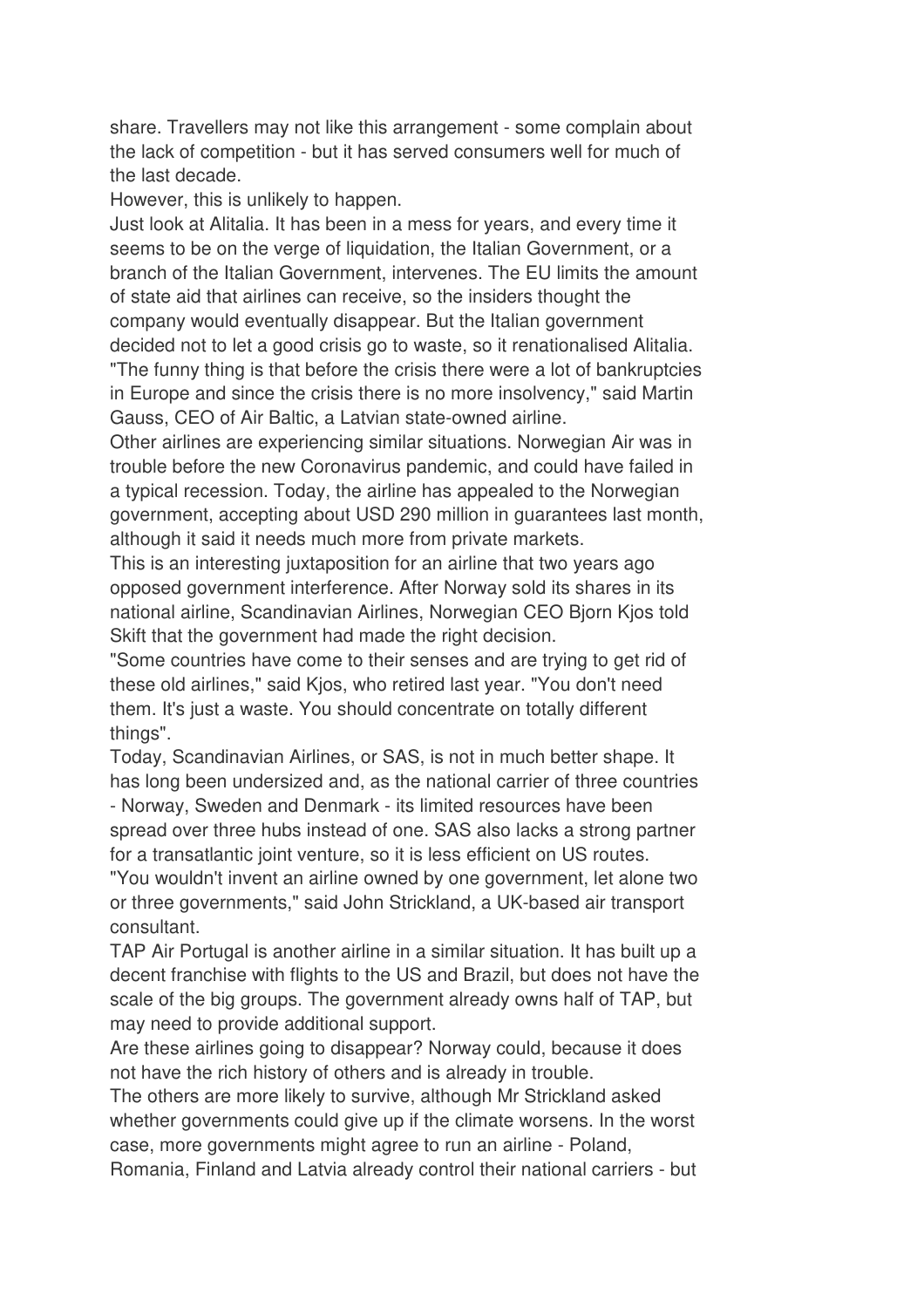others might find that too much, given the number of other parts of their economies that might need help.

"There is national pride, and if we add to that the unquantifiable effect of populist governments, it makes it even more difficult," Strickland said.

"But we have never faced a crisis like this. There is so much information about how it is going to happen".

GROUP AIRLINES HAVE THEIR OWN PROBLEMSIn

general, the five large European groups

have

 significant advantages over independent airlines. But some groups also have problems.

The weakest of them, Air France-KLM, was at risk before the crisis, with its CEO Ben Smith wondering how to compete with low-cost carriers on short-haul routes and high-speed trains on domestic routes. Given the importance of the airline to France and the Netherlands - both nations own part of Air France-KLM - airlines should be able to do this, but it could be costly for each nation.

"It is now clearer than ever that the support of our Dutch and French governments is needed to meet our cash flow needs and allow us to continue operations once the crisis is over," Smith said last week.

There are more important issues concerning certain brands within the Lufthansa Group. Lufthansa, the German airline, is probably the most successful carrier in continental Europe, and its government will help. Swiss International Air Lines, an airline of the Lufthansa Group, is also a strong carrier with a successful hub in Zurich.

But the Lufthansa Group also owns Brussels Airlines and Austrian Airlines, and each of them is at risk.

For the Austrian people and politicians, the airline remains a patriotic symbol that carries the national flag around the world and provides vital air connections. But Austrian, founded in 1957, is no longer a real' airline, as Ryanair, which has its own Austrian branch, made clear after the government told it that it could inject up to EUR 800 million into it. "We don't believe that Lufthansa should receive state aid from Austrian taxpayers, just as we don't believe that Ryanair should receive state aid from Austrian taxpayers," said Andreas Gruber, a Ryanair group executive, according to Reuters. Indeed, Gruber said, the Austrians would be helping a German company.

Brussels Airlines has been a bad pupil of the Lufthansa group and could probably disappear without harming consumers. Lufthansa could probably take over the company's most profitable routes. But the Belgian Government could still help.

ARE ALL NATIONAL CARRIERS BAD?

If the aim is to transport people from point A to point B, perhaps not every country needs an airline. If the demand exists, one carrier will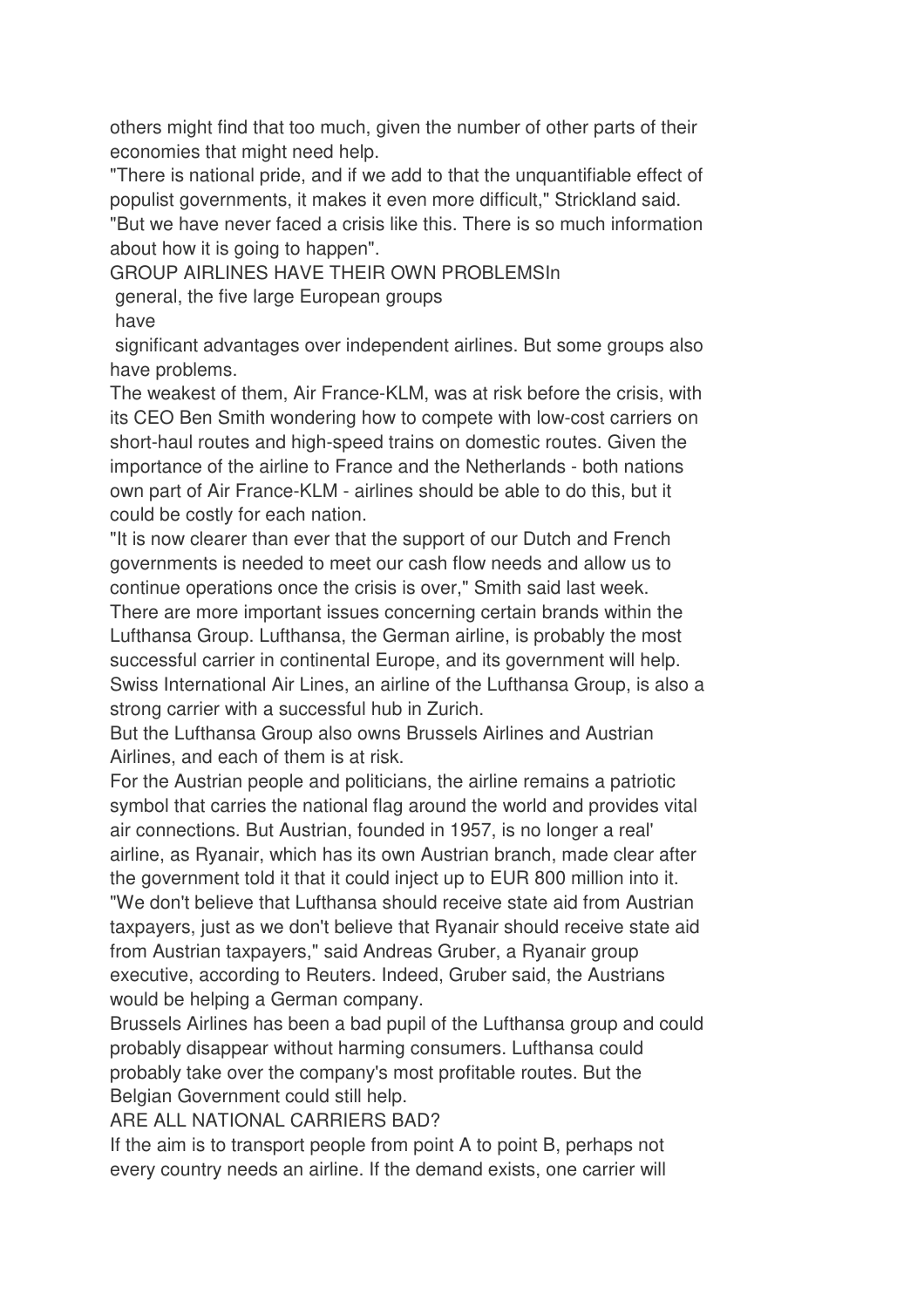meet it, even if the airline is not based in that country. Ryanair and Wizzair have made a fortune by filling the gaps on short routes, and one day Austrians might get used to using Lufthansa to fly to New York or Los Angeles rather than the national airline. But even in 2020, there are still arguments as to why a country needs a national airline. In the past month, many national airlines have been reoriented by governments to provide medical and repatriation flights. Governments could outsource these flights, but there may be some comfort in sending the national airline abroad.

"We see governments around the world taking drastic and swift action to support their people," Engel said.

## *End of press review*

### **> My comment on the evolution of the Air France-KLM share price**

**The Air France-KLM share is at 4.763 euros at the close of trading on Monday 20 April. It is down -9.72%.** At the start of the coronavirus epidemic, it was at 9.93 euros.

**The average (the consensus) of analysts for the AF-KLM share is down sharply, from 8.97 euros to 6.93 euros**. Analysts are concerned about the uncertainty regarding the aid to be granted to the Air France-KLM group. You can find the details of the analysts' consensus on my blog.

**Brent crude oil** (North Sea) **is at \$26 a barrel, down \$6 this week.**  When the coronavirus outbreak started, it was \$69. A week ago, experts estimated that, following the agreement between Opep and Russia, its price should rise. The reduction in supply is proving insufficient. Production is still higher than the (low) demand.

#### **This indicative information in no way constitutes an invitation to sell or a solicitation to buy Air France-KLM shares.**

You can react to this press review or provide me with any information or thoughts that will help me better carry out my duties as a director of the Air France-KLM Group.

## **You can ask me, by return, any question relating to the**